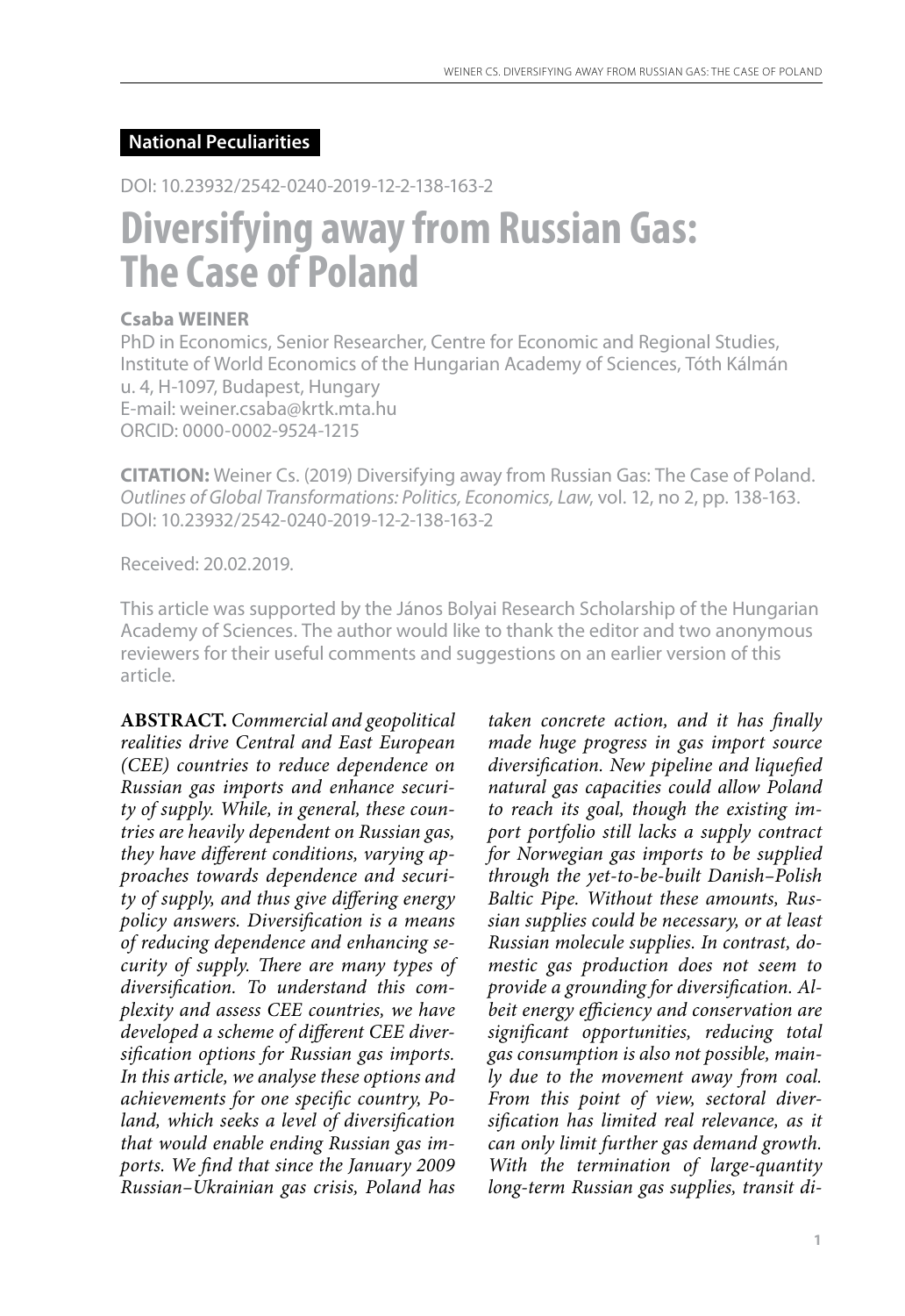*versification will also bear less importance. Nevertheless, it remains to be seen whether the termination of Russian (long-term) gas supplies will actually serve security of supply, as diversification alone does not inevitably lead to achieving this goal.*

**KEY WORDS:** *Poland, Russia, Central and Eastern Europe, natural gas, security of gas supply, gas diversification*

## **Introduction**

The issue of gas imports tends to be very sensitive in Central and Eastern Europe (CEE). This sensitivity has even risen in some respects since the January 2009 Russian–Ukrainian gas crisis, as gas has acquired an increasingly bad image. Many aspects of both the commercial and geopolitical realities have worked against gas, though natural gas is the cleanest fossil fuel and a potential backup source for renewables (pointing to sustainability among the three dimensions of gas security), while also both the EU and national governments have taken measures to increase the security of gas supply (relating to its availability and affordability, i.e., the two other dimensions of gas security). In terms of commercial reality, it is worth mentioning the gas price competitiveness problem between 2011 and 2014 [*Stern* 2017, pp. 3–4], Gazprom's discriminating monopoly pricing [*Stern* 2015, p. 11], and Gazprom's other practices confirmed by the European Commission's Directorate-General for Competition (DG COMP) [Antitrust: Commission Imposes Binding Obligations 2018]. The geopolitical reality is associated with Russia's actions in Ukraine in 2014 and allegations related to the notion of "energy/ gas weapon/diplomacy". While, in general, CEE countries are heavily dependent on Russian gas supplies, they have different conditions, varying approaches towards security of supply and dependence, and thus provide differing energy policy answers. Diversification is a means of enhancing security of supply and decreasing dependence. While diversification has become a buzzword in recent times, the concept requires some clarification, as there are many types of diversification, and the degree of complexity of CEE choices is high. To understand this complexity and assess CEE countries, we have developed a scheme of different CEE diversification options for Russian gas imports (*Figure 1*), allowing for cross-country comparisons. In this article, we analyse the possible diversification options and achievements for one specific country, Poland, which has made a passionate, if not obsessive, demand for diversification away from Russian gas, its dominant import source. We argue that decisions on gas diversification (and security of supply) are the consequences of choices made from among different security of supply dimensions (i.e., availability, affordability and sustainability). These choices should be made on the basis of such influencing factors as the following: (1) the energy perspective (the energy market supply/demand and price conditions); (2) the institutional context (the role of the EU); and (3) the government's approach towards dependence and its perceptions and expectations of threat, as well as its relations with Russia. Perceptions are very important when evaluating dependence. Poland has historically had bad relations with Russia, and maintains a securitized energy agenda based on fears of problems with the availability and affordability of Russian gas supplies. Naturally, bilateral relations vary greatly from government to government. However, with Jarosław Kaczyński's opposition Law and Justice (PiS) party winning the parliamentary elections in October 2015 (removing the ruling Civic Platform, PO, from power), the level of an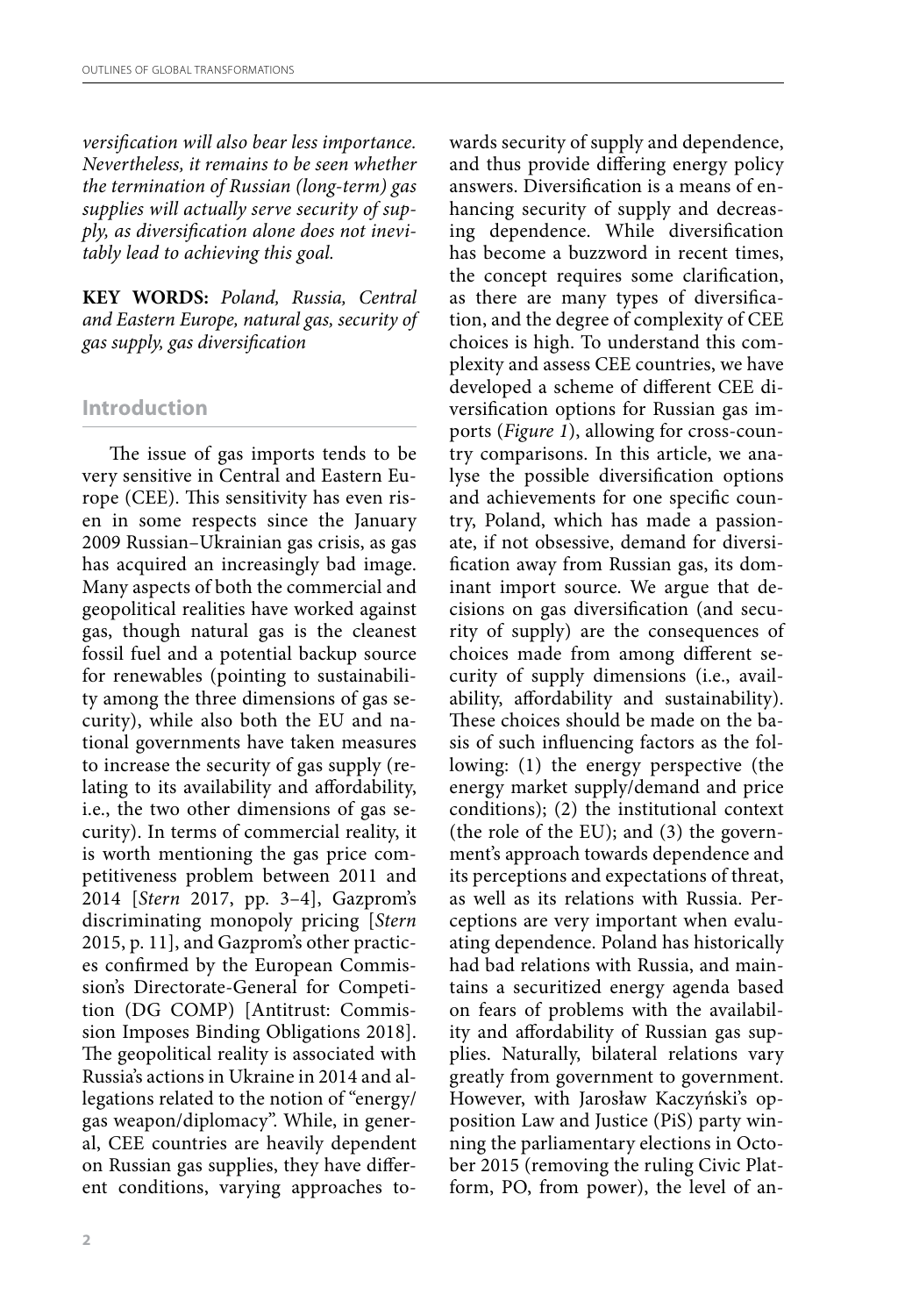ti-Russian sentiment has reached a level that has resulted in an energy policy aiming to eliminate all Russian gas molecules from its economy. Poland argues that this is necessary on grounds of security of gas supply. *Stern* terms this ideological stand as "ideological physicality" [*Jonathan Stern*, email communication, March 15, 2019]. On this agenda, a significant role is granted to the Polish state-owned gas sector enterprises – the natural gas transmission system operator (TSO) Gaz-System and Polish Gas and Oil Company PGNiG. The increasing politicization of the issue of Polish gas imports is also underlined by more intensive political cooperation on energy between the USA and Poland. Autumn 2018 saw a joint statement of the US and Polish presidents, a joint declaration of the energy ministries concerning enhanced cooperation on energy security and a memorandum of understanding on a Polish–US strategic dialogue on energy<sup>1</sup>.

The article is structured as follows. Firstly, in *Section 2*, we present our diversification scheme, and then in *Section 3*, we apply it to Poland. Finally, *Section 4* provides a summary and some conclusions.

## **Methodology**

Basically, diversification can be domestic or external. Possible domestic diversification options include increased internal gas production and reduced gas consumption. However, reduced gas consumption can also be achieved as external diversification. Other ways of external diversification comprise gas import source diversification and transit or route diversification. The aforementioned diversification options can be further broken down.

Domestic means of reducing gas demand include energy efficiency, energy conservation and sectoral diversification on the basis of fuels or energy produced domestically. Increasing gas prices affects all three options. Energy efficiency refers to using technologies that require less energy to perform the same function (e.g., using LED light bulbs, home insulation), while energy conservation means changing behaviours in order to use less energy (e.g., turning the lights off when leaving the room) [Energy Efficiency and Conservation 2018]. Sectoral diversification – also called fuel-mix, fuel-type or energy-source diversification – aims at reducing gas demand in a different way. It supports efforts to move away from gas in the energy/electricity/heat balance. In the case of domestic sectoral diversification, gas is substituted by domestically produced primary energy (e.g., domestic coal). In contrast, external sectoral diversification (i.e., sectoral diversification based on imported fuels or energy) not only involves the option of replacing gas with another imported primary energy (e.g., gas is substituted by imported coal or nuclear fuel), but also the possibility of imports of electricity, a secondary energy source, through which gas-powered electricity generation and thus gas consumption could also be reduced. However, if seen in the context of diversification away from Russia, then the sectoral diversification achievement is overshadowed by the fact that, for example, the coal imports are from Russia and the domestic nuclear power plant uses Russian technology or nuclear fuel, and is set up with Russian participation.

One type of external diversification is gas import source diversification, which may be realized with or without geographical diversification. The former refers to

<sup>1</sup> We wish to thank an anonymous reviewer for bringing this issue to our attention.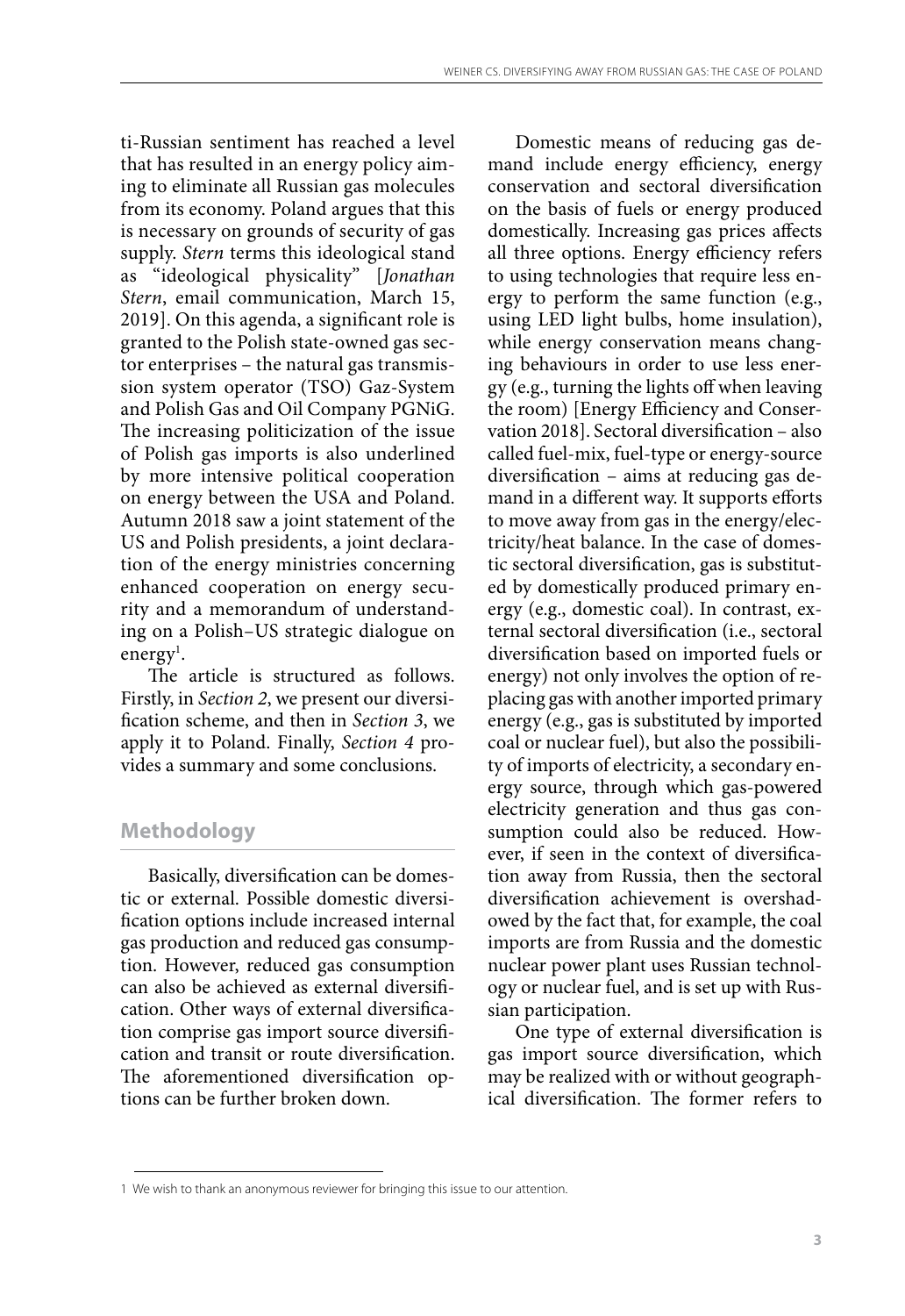other countries or regions and the latter to a more diverse contractual relationship with the actual exporting country, i.e., Russia.

Geographical diversification can work not only without but also with Russian involvement. Regarding geographical diversification without Russian involvement, purchasing gas from a non-Russian supplier can occur either through physical or contractual diversification. In the case of contractual diversification, as compared to physical diversification, under normal (i.e., non-emergency) conditions, typically gas of Russian origin is delivered, although physical delivery from a non-Russian seller is in principle also possible. If Russian gas is not physically available, for





**Source:** Own compilation, partly based on Balmaceda [Balmaceda 2008; Balmaceda 2013] and Stern [Stern 2002].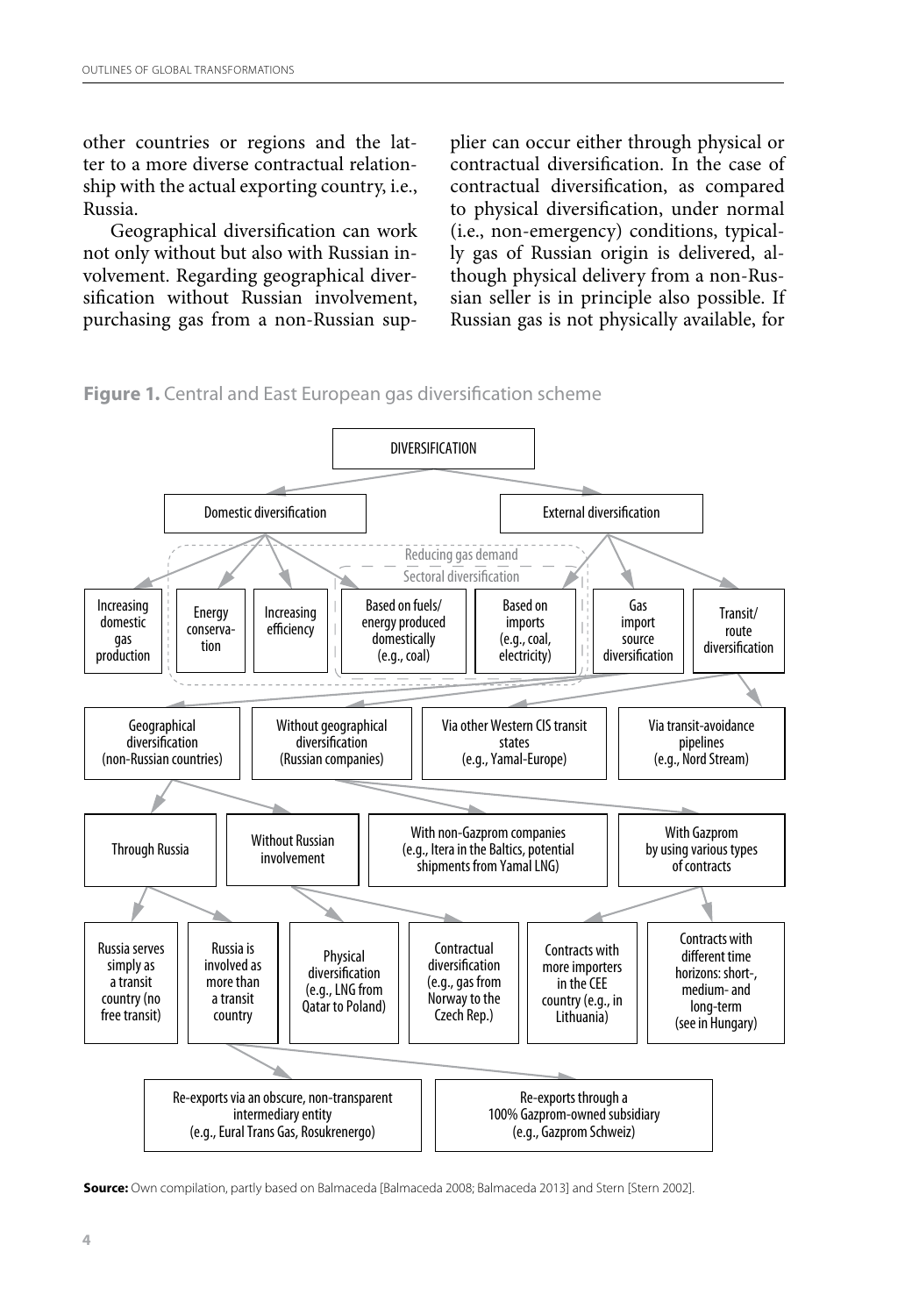example during a Russian–Ukrainian gas crisis, the contracted volumes will be delivered from other gas sources<sup>2</sup>. This highlights that Russian gas plays an even greater role in CEE.

Physical diversification can also be ensured with Russian involvement. In this case, the transaction is arranged through Russia, either in such a way that Russia serves simply as a transit country or Russia is involved in the transaction as more than a transit country. The first case cannot work because no free transit is provided through Russia. Thus, CEE consumers are also unable to buy gas directly from Central Asia transited through Russia. Direct supplies to Ukraine were stopped at the end of 2005. In order to purchase Central Asian gas, transit diversification avoiding Russia is necessary. The second case for physical diversification with Russian involvement includes two methods. One special method was used until the end of 2008. Certain CEE countries bought gas from Central Asia through intermediary companies at a cheaper price than offered by Gazprom, Russia's state-controlled gas giant. This gas was transited through Russia, and Russians played different roles in the various available obscure ways of conducting these transactions. For example, gas was delivered through the controversial Russian–Ukrainian Rosukrenergo to Slovakia, Poland, Hungary and Romania. The second method is still operational and refers to re-exports through a wholly-owned subsidiary of Gazprom. Gazprom Schweiz AG (formerly ZMB Schweiz AG) re-exports Central Asian gas to CEE [*Weiner* 2016, p. 8<sup>]3</sup>.

Some sort of gas import source diversification could also be achieved without geographical diversification, either with non-Gazprom Russian sellers or with Gazprom. The first option is quite limited, and restricted to Itera's (former) activities in the Baltic states<sup>4</sup>. This is because, theoretically, buying piped gas from other Russian suppliers is not possible, as Gazprom holds almost exclusive rights to export pipeline gas from Russia. However, Gazprom's almost exclusive rights to export liquefied natural gas (LNG) were partially revoked at the end of 2013<sup>5</sup>. The second option for import source diversification without geographical diversification is when Gazprom has various types of contracts, either with more than one importer in the particular CEE country or with one importer but for different time horizons (short-, medium- and longterm). A few examples of the former can be found, but at most only one example of the latter is known in CEE<sup>6</sup>.

Finally, there is transit or route diversification, which is generally supported by both CEE and Russia, but there are various views on how this should be implemented. Possible transit diversification options include other Western CIS<sup>7</sup> transit states

<sup>2</sup> The term "contractual diversification" is used similarly to *Stern* [*Stern* 2002], but differently from *Balmaceda* [*Balmaceda* 2008; *Balmaceda* 2013]. According to *Balmaceda* [*Balmaceda* 2008; *Balmaceda* 2013], contractual diversification refers to a variety of contractual relationships, either in terms of companies or types of contracts (short-term, long-term, etc.) without geographical diversification.

<sup>3</sup> Naturally, it is impossible to distinguish between the gas molecules originating from Central Asia and those from Russia.

<sup>4</sup> Russia's independent gas producer Itera Oil and Gas Company was acquired by Russia's state-controlled Rosneft from Itera Holdings Limited (Cyprus). On the role of Itera, see *Weiner* [*Weiner* 2016, p. 61].

<sup>5</sup> In theory (!), LNG from Yamal LNG, a non-Gazprom project in Russia, might also reach CEE. (As an anonymous reviewer has noted, the majority ownership of Yamal LNG is held by Novatek, in which Gazprom has an ownership stake.)

<sup>6</sup> However, this is not a perfect example. The major Hungarian contract, which was to expire in 2015 but was instead extended, has been divided. Thus, two contracts are effective until 2019 and two until 2021 [20 Years of Reliable Russian Gas Supplies to Panrusgas 2016].

<sup>7</sup> The 12 non-Baltic former Soviet republics still tend to be referred to as the countries of the Commonwealth of Independent States (CIS), though, currently, it is a regional organisation consisting of only ten post-Soviet republics, since Georgia and Ukraine are not members of the CIS.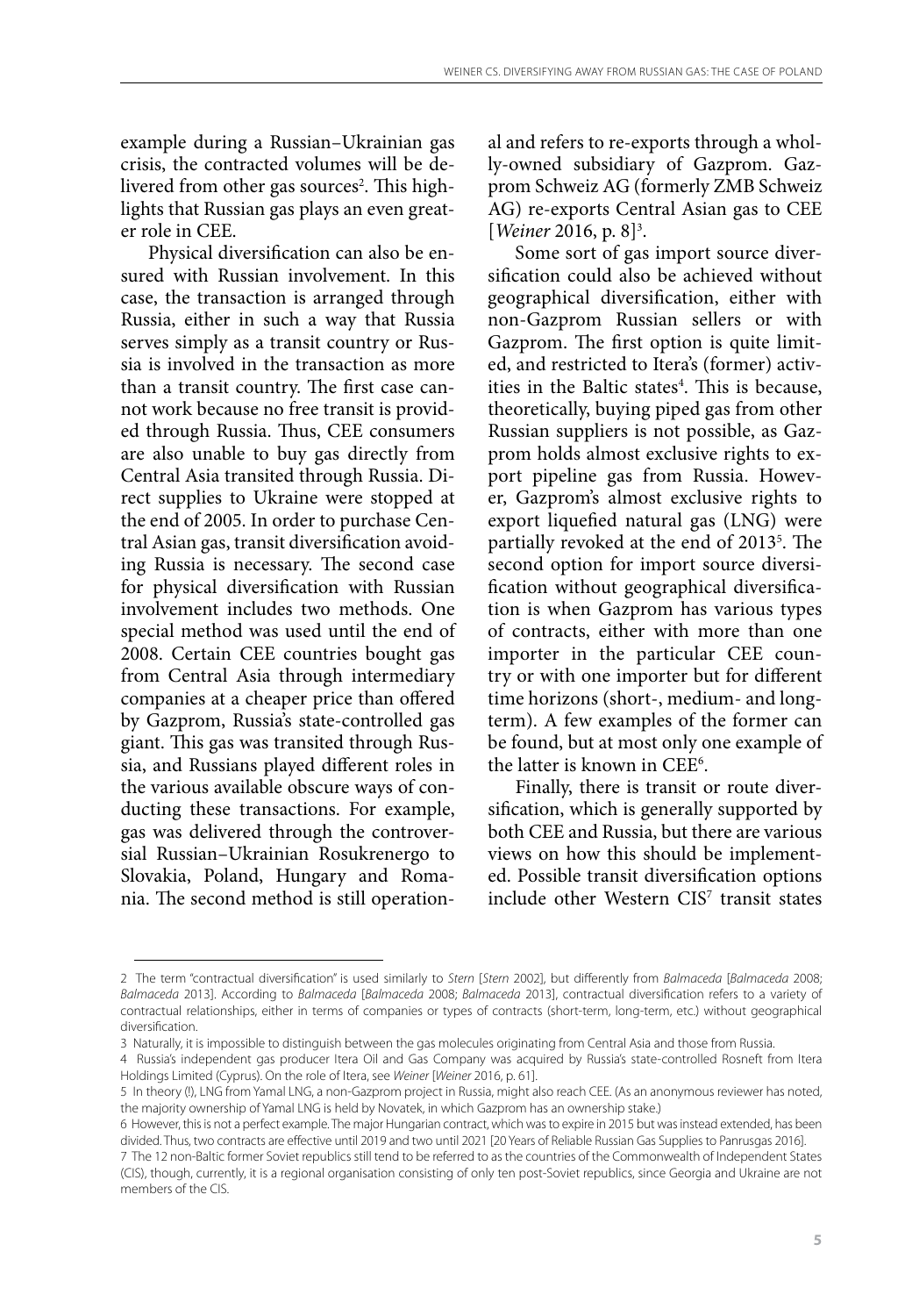and transit-avoidance undersea pipelines. Russia prefers diversification of its transit routes to Europe via undersea pipelines bypassing Ukraine, mainly in order to reduce risks associated with Russian– Ukrainian disputes.

## **Results and discussion**

Poland is the seventh biggest gas consumer in the EU, with 16.0 billion cubic metres (bcm) consumed in 20168 . Gas production amounted to 4.2 bcm, while imports reached 13.9 bcm. Gas exports from Poland increased to 839.3 million cubic metres (mmcm) in 2016 [Report on the Results of Monitoring 2017, p. 29]. However, despite being a notable gas consumer, natural gas plays a minor role in Poland, though its share has grown over time. At end-2016, natural gas constituted 4 per cent of installed electricity generation capacity, whereas hard coal still accounted for 46 per cent, and lignite provided a further 23 per cent [*Szulc* 2017]. In 2016, natural gas was responsible for 4.7 per cent of electricity generation, compared to 0.9 per cent in 2001 and 0.1 per cent in the early 1990s. The share of solid fuels stood at 78.2 per cent in 2016, whilst 14.0 per cent of electricity generation was from renewables [Supply, Transformation and Consumption of Electricity (1) 2018]. Similarly, in 2016, natural gas provided only about 7 per cent of derived heat production. Solid fuels had more than 80 per cent, while less than 5 per cent of the generation of heat was from renewables [Supply, Transformation and Consumption of Electricity (2) 2018]. On the other hand, household gas consumption from the gas supply system constitutes roughly a quarter of Polish total gas consumption [Energy Management and Gas Supply System 2018].

Poland is still highly dependent on Russian gas supplies, but this has been changing recently. In 2016, 74.3 per cent (10.3 bcm) of the total gas imports (13.9 bcm) came from Russia. Supplies from Germany and the Czech Republic represented 18.2 per cent (2.5 bcm) and 0.04 per cent (4.9 mmcm), respectively. Due to the start of commercial LNG deliveries in June 2016, the share of gas from Qatar and Norway was 6.9 per cent (963.6 mmcm) and 0.6 per cent (78.4 mmcm), accordingly [Report on the Results of Monitoring 2017, p. 29]<sup>9</sup>.

Poland was the first country to receive Soviet gas in the mid-1940s. After the change of the regime, in the 1990s, Russian gas supplies were initially arranged according to the Yamburg and Orenburg agreements. These were replaced by the 1996 Yamal contract up to 2020 to supply Russian gas, which was related to the 1993 intergovernmental agreement and 1995 protocol to build the Polish section of the Yamal–Europe transit gas pipeline running from Russia to Germany across Belarus and Poland. The Yamal–Europe pipeline was commissioned in 1999 (see below). However, due to formerly overestimated gas demand in Poland, the Yamal contract was modified in 2003. It was extended until 2022, while annual import volumes were reduced. In contrast, Poland significantly increased its gas imports from Russia in 2009, after the early 2009 removal of the controversial Russian–Ukrainian intermediary company Rosukrenergo (also, see below). That year, Poland was the only country to increase its imports from

<sup>8</sup> We do not have data in bcm for 2017. According to our calculations, gas consumption was close to 17 bcm in 2017 [Report on the Results of Monitoring 2018].

<sup>9</sup> In 2017, the geographic distribution of imports was already somewhat different: 65.6 per cent – Russia, 22.5 per cent – Germany, 10.0 per cent – Qatar (LNG), 0.7 per cent – the Czech Republic, 0.6 per cent – the USA (LNG), and 0.6 per cent – Norway (LNG) [Report on the Results of Monitoring 2018].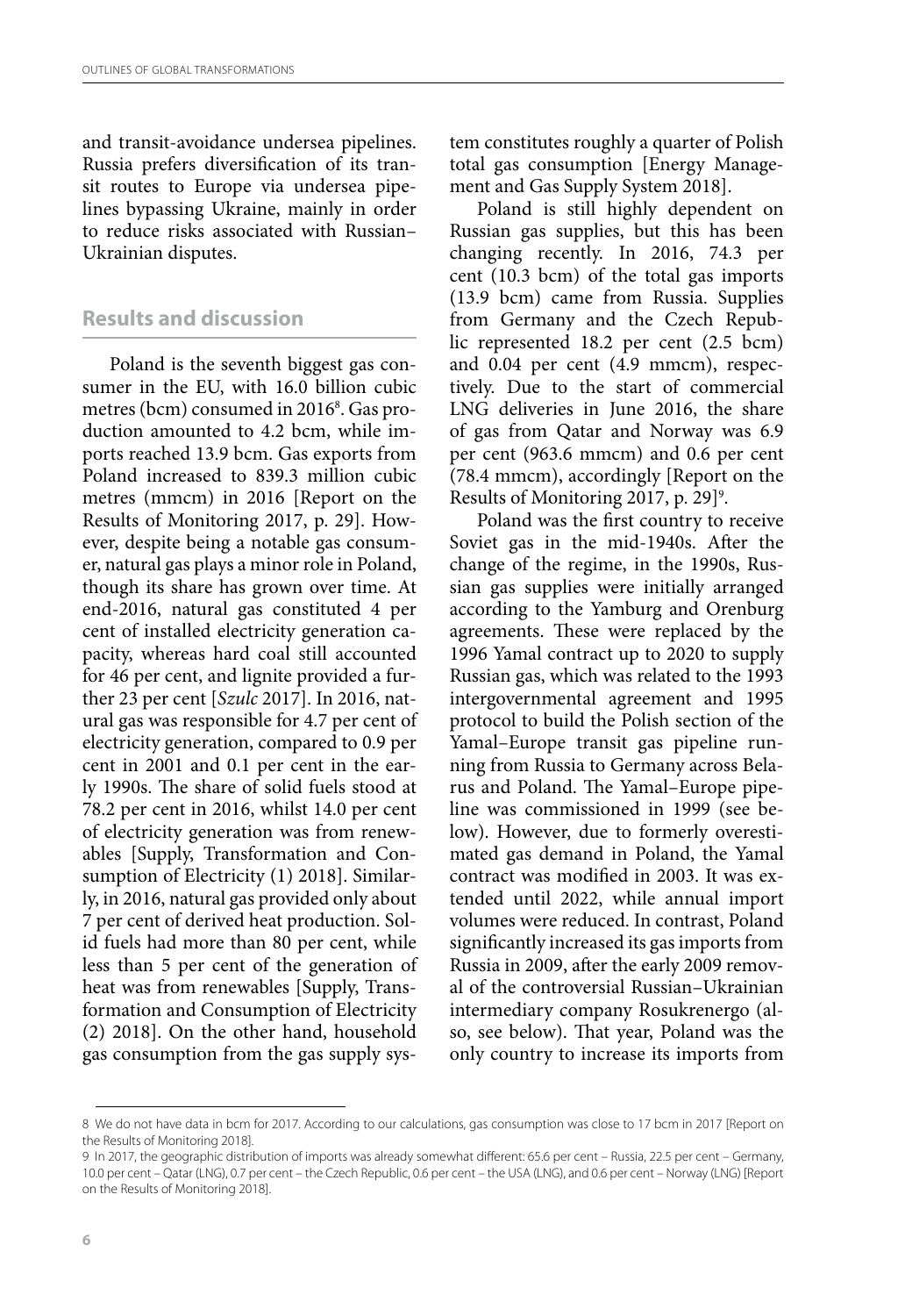Gazprom Export, Gazprom's export arm, and – at that – significantly so<sup>10</sup>. In 2010, Poland was Gazprom Export's fourth largest customer outside the former Soviet Union, ahead of France. While other countries worried about the excess gas volumes contracted, Poland was trying to adjust its negative gas balance in 2009–2010. After a short-term contract in 2009, it was only in October 2010 that an annex to the Yamal contract was signed, allowing for an increase in gas purchases. With this step, Gazprom's role in Poland's gas supplies increased. However, the contract was never actually renewed or extended until 2037 [*Weiner* 2013, pp. 7, 18–19]. Furthermore, PGNiG has decided not to extend the Yamal contract with Gazprom when it expires in 2022. Poland is to replace Russian gas mainly with that of Norway via a yetto-be built pipeline and with LNG via the new LNG terminal.

High gas prices compared to Gazprom's other European buyers have been the subject of continuous disputes in Poland. PGNiG claims that it pays one of the highest prices in Europe for Russian gas [*Elliott, Easton* 2018]. In 2011, PGNiG turned to arbitration, while in 2012, PGNiG secured a deal with Gazprom. Again, in 2015, PGNiG filed a lawsuit against Gazprom over gas prices, which resulted in a partial award in favour of PGNiG in 2018, but Gazprom applied to a Swedish court to challenge the ruling. Poland was one of the Central and East European EU member states in which the European Commission investigated Gazprom's anti-competitive practices. It is broadly known that following inspections at the premises of concerned gas companies in these selected states in 2011, DG COMP opened formal proceedings against Gazprom in 2012 and, finally, issued a Statement of Objections in

2015. All of DG COMP's three main findings (preliminary view) referred to Poland. Firstly, DG COMP found that Gazprom imposed territorial restrictions (export bans, destination clauses and other measures) preventing gas exports. Secondly, these restrictions could have resulted in higher gas prices and allowed Gazprom to pursue an unfair pricing policy. Thirdly, Gazprom might have been leveraging its dominant market position by making gas supplies conditional on obtaining unrelated commitments concerning gas transport infrastructure. In Poland, gas supplies were made dependent on the acceptance of Gazprom reinforcing its control over the Yamal–Europe pipeline [*Stern, Yafimava* 2017, pp. 2–3]. In February 2017, Gazprom proposed commitments to address the European Commission's competition concerns, and in March 2017, the European Commission invited comments from all interested parties on these proposals. Finally, in May 2018, the European Commission adopted a decision imposing a set of binding obligations on Gazprom [Antitrust/Cartel Cases 2018]. Firstly, Gazprom must remove restrictions on customers to re-sell gas cross-border. Secondly, Gazprom has to facilitate gas flows to and from isolated markets by swaps, flexibility, as well as fixed and transparent service fees. Thirdly, Gazprom has to ensure competitive gas prices, reflecting competitive West European price benchmarks. Fourthly, regarding the Yamal–Europe pipeline, the European Commission found that the situation could not be changed through such an antitrust procedure, as gas relations between Russia and Poland are determined by intergovernmental agreements. Moreover, a May 2015 decision by the Polish Energy Regulatory Office did not confirm allegations that Gazprom would have fore-

<sup>10</sup> Switzerland took roughly the same amount as in 2008 [*Weiner* 2013, p. 7].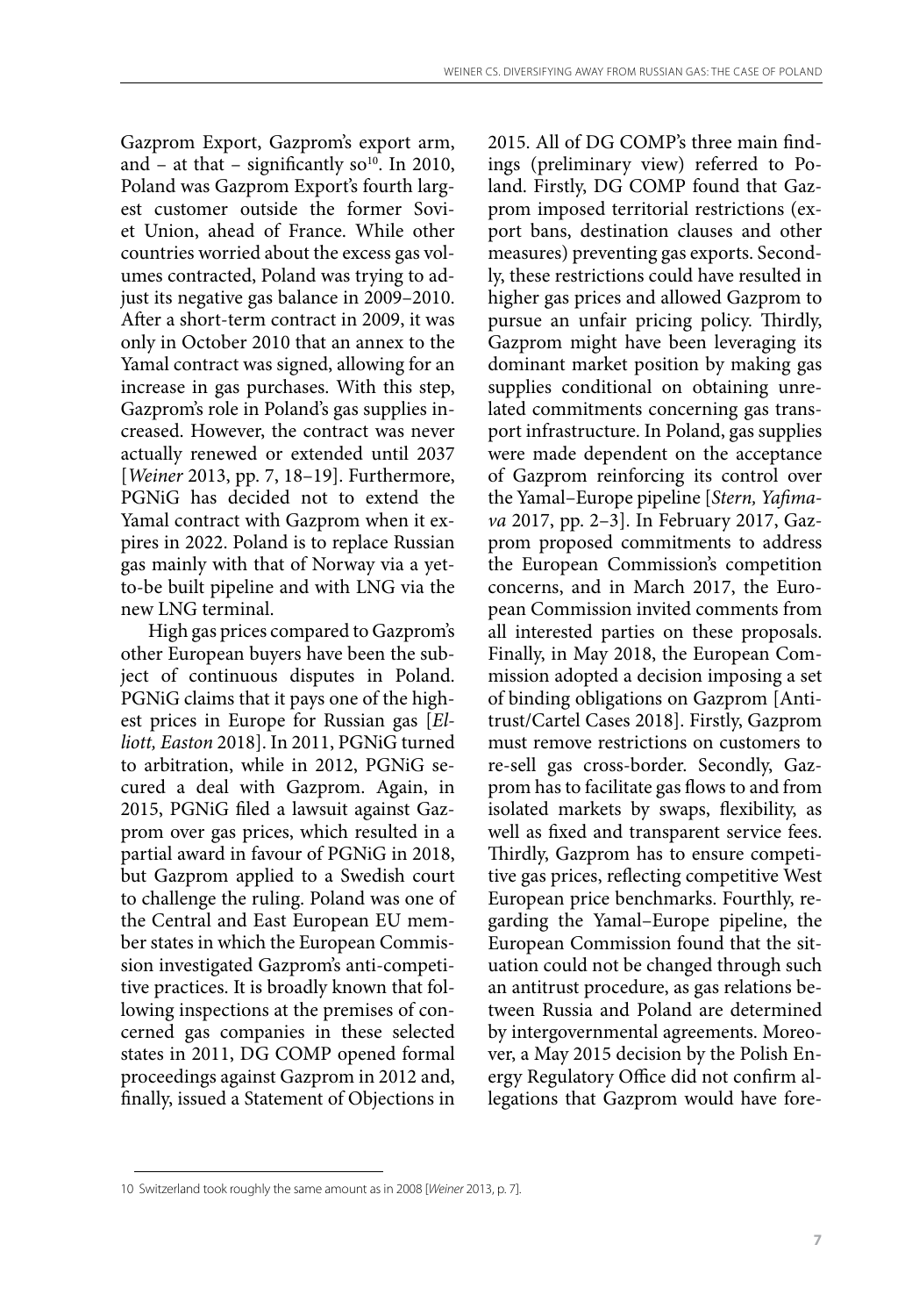closed the Polish gas market with regard to the Yamal–Europe pipeline, since its owner, Europolgaz, co-owned by Gazprom, was unable to delay or block investment on the pipeline (investment enabling reverse flows from Germany was also implemented) [Antitrust: Commission Imposes Binding Obligations 2018].

In the early 2010s, many believed that increasing domestic gas production, a means of domestic diversification, would be a real opportunity for Poland. In CEE, only Romania has a substantial gas production, but it is also not negligible in Poland. However, gas production in Poland is declining and approaching 4 billion cubic metres per annum (bcma). It accounts for barely a quarter of the Polish gas consumption [Report on the Results of Monitoring 2017, p. 29; Report on the Results of Monitoring 2018, p. 11]. Thus, the ratio of domestic gas production to consumption is also showing a decreasing trend as a result of the combination of declining production and increasing consumption.

Shale gas was regarded as a genuine prospect in Poland, but the hype of the early 2010s has proved to be an illusion. At that time, the Polish government expected to start commercial production of shale gas in late 2014 or early 2015. In its Golden Rules Case or best-case scenario, the International Energy Agency (IEA) predicted unconventional gas production in the EU would be led by Poland, starting in the mid-2010s [Golden Rules for a Golden Age of Gas 2012]. Poland wanted PGNiG to double its gas production with both conventional and unconventional gas by 2019 [Poland Wants to Double 2012]. In September 2011, Polish Prime Minister Donald Tusk believed Poland would basically be able to switch to using its own gas sources by 2035 [Poland to Start Commercial Shale Gas Production 2011]. However, so far all efforts have failed. Everything started with lower resource assessments than expected. By June 2017, concession holders had drilled 72 exploratory wells [Shale Gas Exploration Status 2017]. The geology showed the shale was not commercial, leading the foreign companies to pull out of the market [*Jonathan Stern*, email communication, March 15, 2019]<sup>11</sup>. Regarding unconventional gas, the draft Polish Energy Policy until 2040, published in November 2018, expects progress on coalbed or coal seam methane<sup>12</sup>. It also assumes the use of biogas, particularly in combined heat and power generation [Energy Policy of Poland 2018, p. 10]. Additionally, recent developments in conventional natural gas exploration have positively impacted the domestic resource base [PGNiG: Breakthrough in Natural Gas Exploration 2018].

In Poland, there is room for reducing gas demand either through increasing efficiency or without increasing efficiency (energy conservation). Yet the significance of these ways of introducing domestic diversification tends to be underestimated. The 2017 National Energy Efficiency Action Plan, adopted in early 2018, claims that according to the forecasts of the Polish Ministry of Energy – which are, in fact, the 2013 forecasts of the Polish National Energy Conservation Agency included in the draft Energy Policy until 2050 – the Polish primary energy demand will remain stable at around 102–103 million tonnes of oil equivalent (mtoe) per

<sup>11</sup> The difficult geological conditions were accompanied by regulatory challenges and lower oil prices. In 2010, *Gény* [*Gény* 2010] suggested that Polish projects would not be cost competitive with imports over the following decade.

<sup>12</sup> Still, the 2009 Polish Energy Policy until 2030 is in effect. The first version of the draft Polish Energy Policy until 2050 was published in August 2014, while the last version dates to August 2015. However, the document was subsequently withdrawn by the new PiS government [Energy Policies of IEA Countries 2017, p. 24].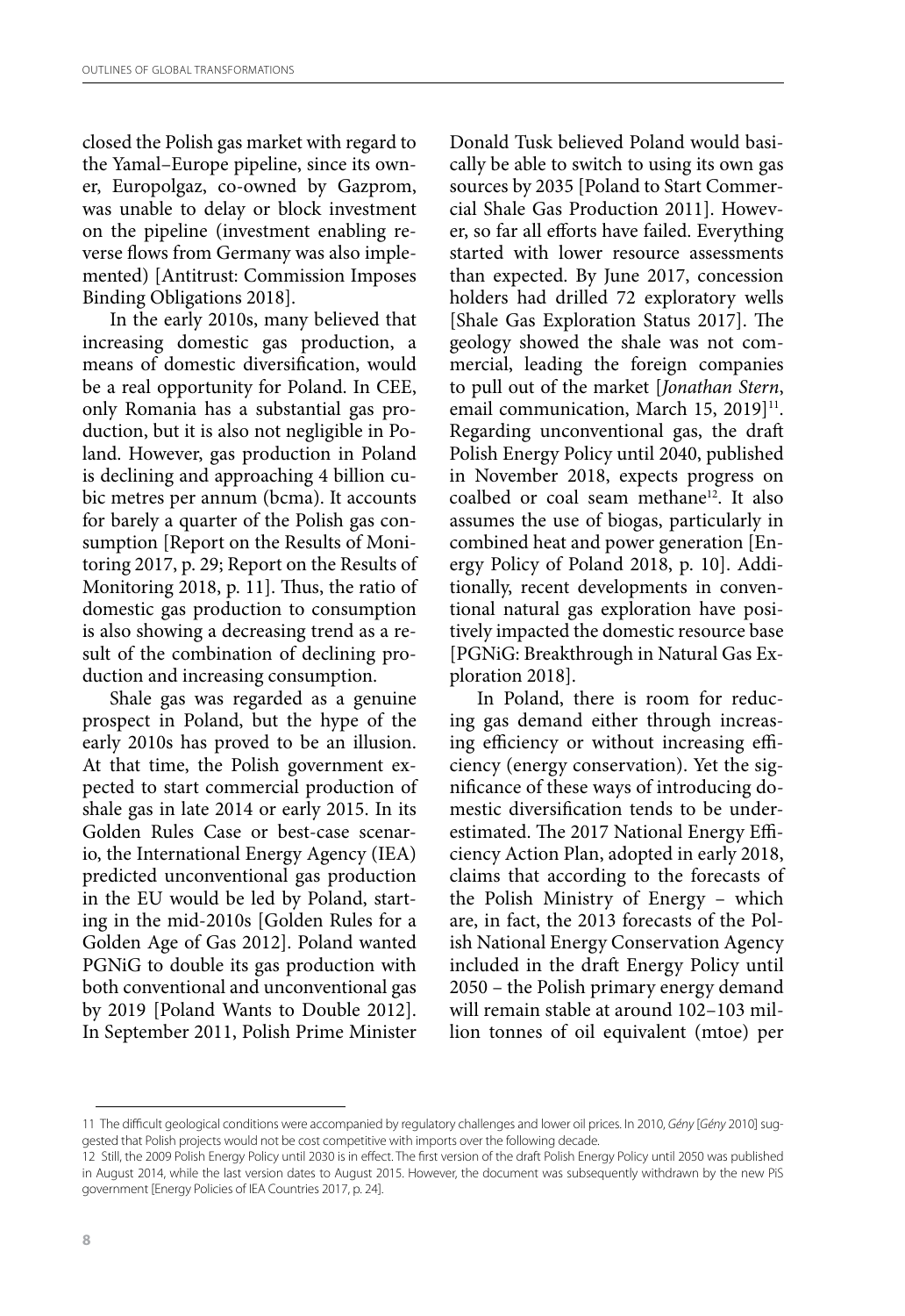year until 2020, and then it is expected to decrease by about 15 per cent by 2050 [National Energy Efficiency Action Plan 2017]. At the same time, Poland's indicative national energy efficiency target for its primary energy demand in 2020, pursuant to the 2012 EU Energy Efficiency Directive aimed at helping the EU reach its 20 per cent energy efficiency target by 2020, amounts to 96.4 mtoe. This would require achieving economic development without increasing primary energy consumption (or with decreasing primary energy demand). In contrast, final energy consumption is well below 70 mtoe, while the national indicative target for 2020 is 71.6 mtoe, which leaves room for increases until 2020 [Energy Policies of IEA Countries 2017, pp. 47, 49].

In 2015, Poland's energy intensity was 16 per cent higher than Germany's or the IEA European average<sup>13</sup>, but 6 per cent lower than that of Slovakia and 23 per cent lower than that of the Czech Republic [Energy Policies of IEA Countries 2017, pp. 47–48]. The Energy Policy until 2030 predicted a significant reduction in primary energy consumption per unit of GDP from around 89.4 tonne of oil equivalent (toe)/PLN million at 2007 prices in 2006 to approximately 33.0 toe/PLN million at 2007 prices in 2030. Consumption of electricity per GDP was expected to decline from 137.7 MWh/PLN million at 2007 prices in 2006 to 60.6 MWh/PLN million at 2007 prices in 2030. To put these numbers into context, the Energy Policy until 2030 declares that the energy efficiency of the Polish economy will only reach the 2005 EU15 average at the very end of the forecasted period [Forecast of Fuel and Energy Demand 2009, p. 17]. Forecasts prepared by the Polish National Energy Conservation Agency and presented

as part of the draft Polish Energy Policy until 2050 indicate that the energy intensity of the Polish economy will decrease by about two-thirds over the period 2010– 2050 [Conclusions from the Forecasting Analyses 2015].

In order to implement the 2012 EU Energy Efficiency Directive, Poland decided to choose the standard programme of 1.5 per cent annual final energy savings (compared to the average final energy consumption in the period 2010–2012) by energy distributors or retail energy sales companies from 2014 to 2020 (i.e., a total of 10.5 per cent) [National Energy Efficiency Action Plan 2014]. In May 2016, the Polish Parliament adopted a new Energy Efficiency Act, which replaced the 2011 Energy Efficiency Act. As of 2013, the 2011 Energy Efficiency Act introduced a system of energy efficiency certificates, so-called White Certificates, imposed on companies selling electricity, natural gas or heat to end users in Poland. This scheme is the key energy efficiency support mechanism in Poland [National Energy Efficiency Action Plan 2017]. However, there are many other ways of improving energy efficiency. *Wierzbowski et al.* [*Wierzbowski, Filipiak, Lyzwa* 2017, p. 60] mention the anticipated efficiency increase due to new highly efficient power generating units replacing older assets. It is also possible to reduce electricity grid losses, as current grid losses are above the EU average. In addition, improvements can be made to heat production and distribution. Combined heat and power generation should gradually replace heating boiler technology. District heating modernization or replacement and the better insulation of homes would also contribute to energy efficiency through the limitation of heat losses. Regarding this last aspect, up to 70 per cent of stand-

<sup>13</sup> IEA Europe refers to the European member countries of the IEA.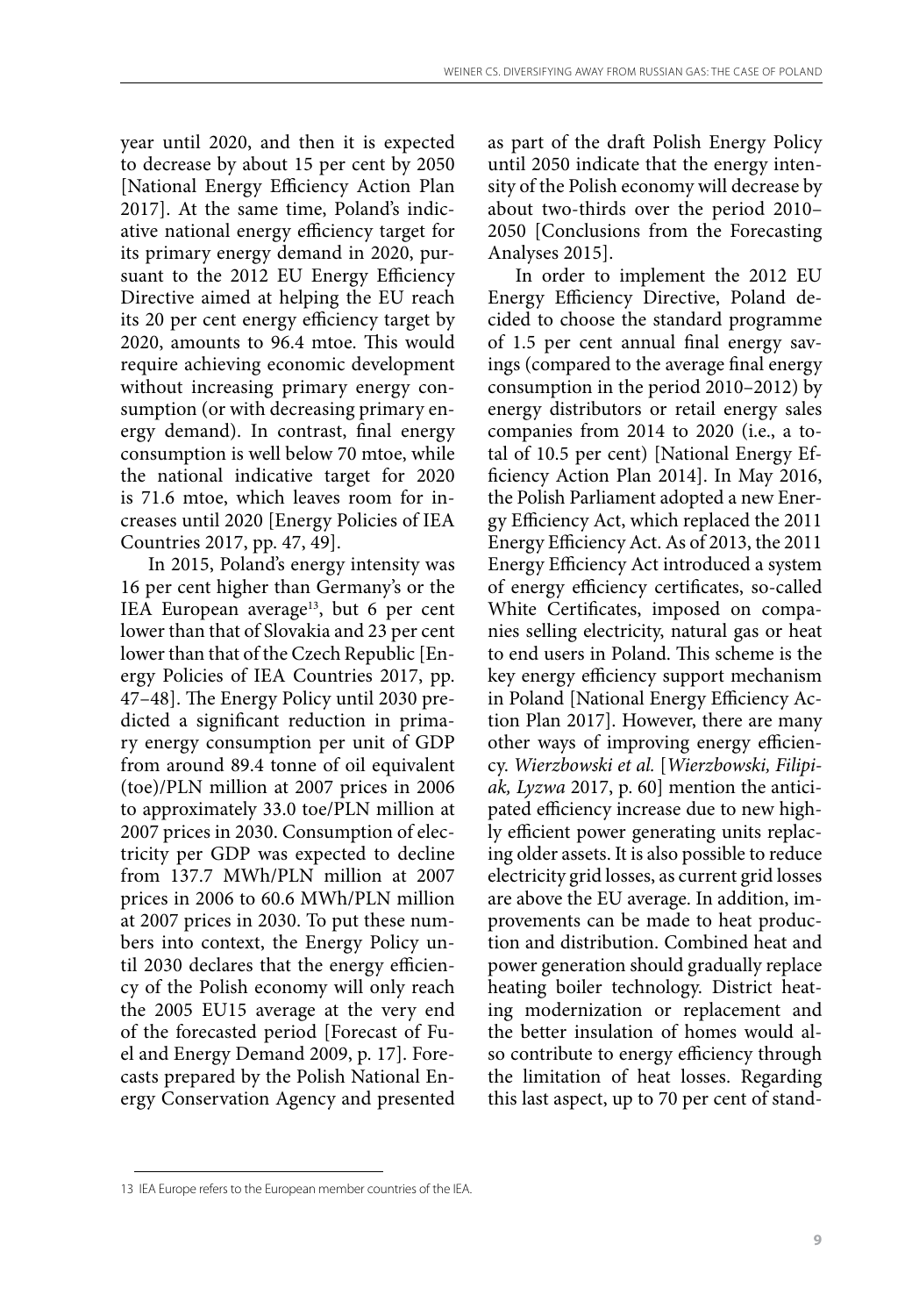alone houses in Poland (around 3.6 million) are insufficiently insulated [National Energy Efficiency Action Plan 2017]. Finally, the popularity of low-energy buildings and household appliances should also be increased [*Wierzbowski, Filipiak, Lyzwa* 2017, p. 60].

The diversification scheme indicates that a further option for reducing gas demand lies in sectoral diversification, either domestic or external. Nonetheless, because of the low share of natural gas in the energy/electricity/heat mix, but also due to energy market perspectives and environmental and climate directions, it is not a realistic goal to reduce gas consumption by sectoral diversification. Rather, it is only possible to limit the increase in gas demand. In this sense, sectoral diversification has limited relevance in Poland. Naturally, substitution of gas with coal cannot be taken into account, since the opposite scenario might be the main factor leading to an increase in gas demand. For this reason, among others, the intention exists to further raise the country's gasification level. The growing presence of renewables in the grid also requires more gas, allowing for more flexible balancing. Some increase will also be seen due to the use of gas in transport. In contrast, the situation is different in the case of domestic and imported biomass in electricity and heat production, which can be considered forms of domestic and external sectoral gas diversification, respectively. Likewise, nuclear energy and growing electricity imports can also act as external sectoral gas diversification. However, in all these cases, the question is which energy source would be substituted. Poland used to be a net electricity exporter, but, for the first time in 2014, and then in 2016 and 2017 (but not in 2015), it imported more electricity than it exported [Supply, Transformation and Consumption of Electricity (1) 2018]. Although the role of gas could witness an increase in electricity and heat production, it is questionable to what extent this will occur. The Polish Energy Policy until 2030 assumes that gas consumption will grow by 40 per cent from 14.5 bcm in 2006 to 17.1 bcm in 2020 (this is close to the actual figure for 2017) and 20.2 bcm in 2030, and the share of natural gas in net electricity production will rise from 3.1 per cent in 2006 to a still very low 6.6 per cent in 2030 [Forecast of Fuel and Energy Demand 2009, p. 15]. In contrast, the 2013 forecasts of the Polish National Energy Conservation Agency, presented as part of the draft Energy Policy until 2050, show a smaller increase in gas demand for the period up to 2050 (from 12.8 mtoe in 2010 to 15.2 mtoe in 2020 and 2030 and 15.5 mtoe in 2050) [Conclusions from the Forecasting Analyses 2015, p. 5]. *Honoré* [*Honoré* 2018] highlights that the role of renewables has increased much faster than that of gas in recent years, and believes that it is unlikely that natural gas will profit in the 2020s.

Geographical gas import source diversification implies both contractual relations for sale and purchase and the construction of the appropriate infrastructure. In Poland, a minimum level of diversification is required by legislation. In 2000, the maximum share of imported gas from one country of origin relative to the total volume of imported gas was set for each year until 2020: 88 per cent in 2001–2002, 78 per cent in 2003–2004, 72 per cent in 2005–2009, 70 per cent in 2010–2014, 59 per cent in 2015–2018 and 49 per cent in 2019–2020 [Journal of Laws of 2000]. The regulation applied to all wholesalers buying gas from abroad. However, these requirements raised doubts as to their compliance with EU law. In 2017, a new regulation was published to specify the maximum percentage share of gas imported from one country. Accordingly, it cannot exceed 70 per cent in 2017–2022 and 33 per cent in 2023–2026. The regulation contains a formula for calculating this share, and makes it possible for there to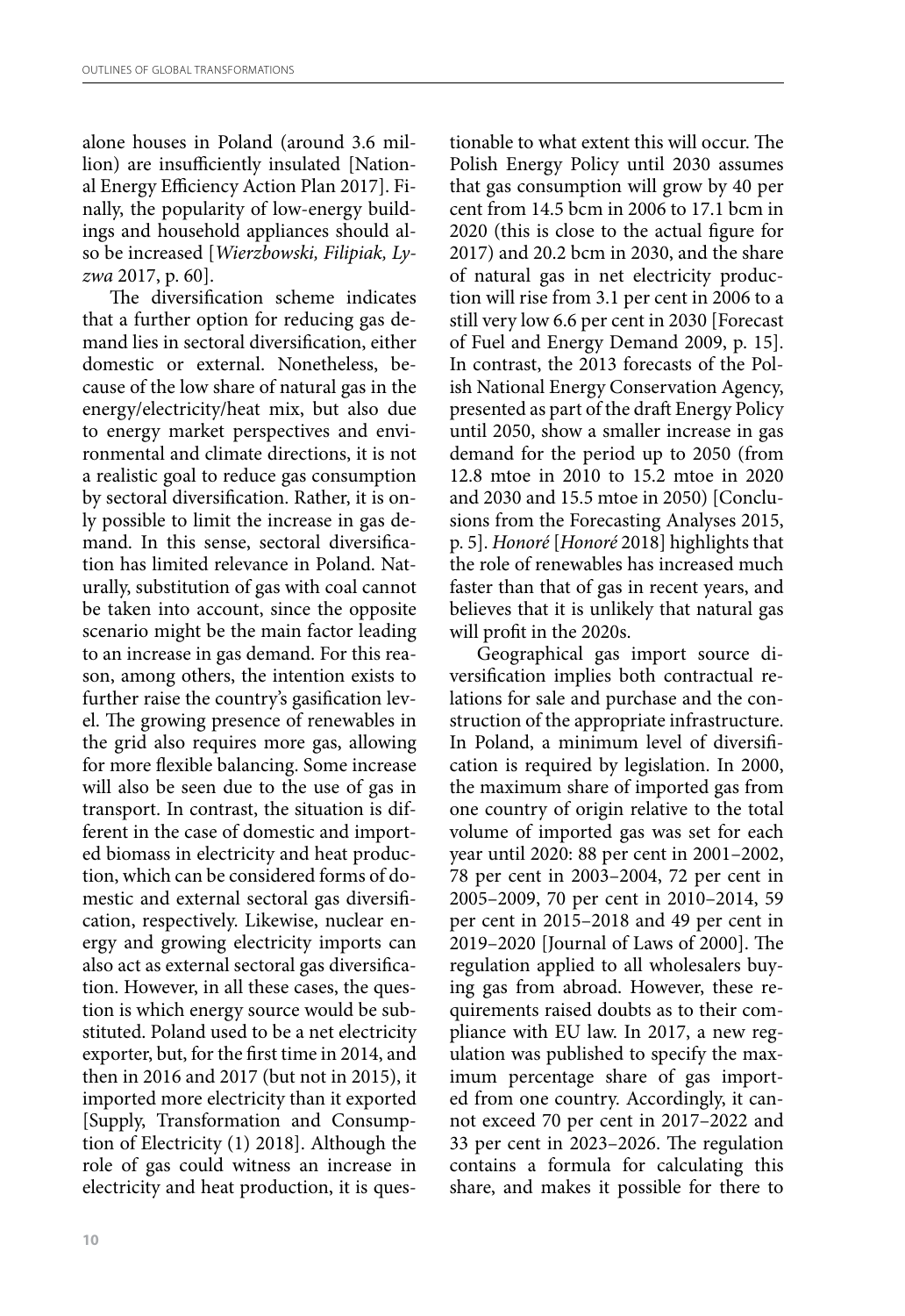

**Figure 2.** Cross-border pipeline gas and LNG import capacity into Poland

1) Effective April 2016, the existing cross-border connections at Lasów, Gubin and Kamminke were replaced with a single point called GCP Gaz-System/Ontras (its capacity is 1.6 bcma).

2) The Yamal–Europe gas pipeline cross-border entry point.

3) The Yamal–Europe gas pipeline cross-border exit point and also entry point for physical and virtual reverse flows. There are some uncertainties about the volume of physical and virtual reverse flow capacity. A 2015 Gaz-System press release suggests that 8.2 bcma of virtual reverse flow capacity is available at Mallnow, including 5.5 bcma of firm capacity and 2.7 bcma of interruptible capacity [New Opportunities for Importing Natural Gas 2015], while data from the Energy Regulatory Office of Poland (URE) for 2017 indicate 6.1 bcma of firm capacity [Report on the Activities 2018, p. 148]. Nevertheless, for a selected day, Gaz-System's Information Exchange System for available daily transmission capacity shows similar firm technical capacity to what URE presents above, but it also offers very high total daily interruptible capacity (almost double of the firm technical capacity) [Information Exchange System 2019].

4) Yamal–Europe gas pipeline exit points (located) in Poland. The aggregation of these two physical points is called Point of Interconnection (PWP). Virtual (and also physical) reverse flow capacity can be limited by the PWP capacity [*Peters* 2018, p. 22], but currently this is not a constraint.

**Note:** According to our collected data, all the border crossings are indicated on the map (including pipelines of local significance; either for transmission or distribution). In parentheses, import capacity is indicated in bcma where data are available [Report on the Activities 2018, pp. 147–148; New Integrated Annual Report Gaz-System Group 2018, pp. 24–25].

**Source:** Own compilation.

**Blank map:** http://www.youreuropemap.com/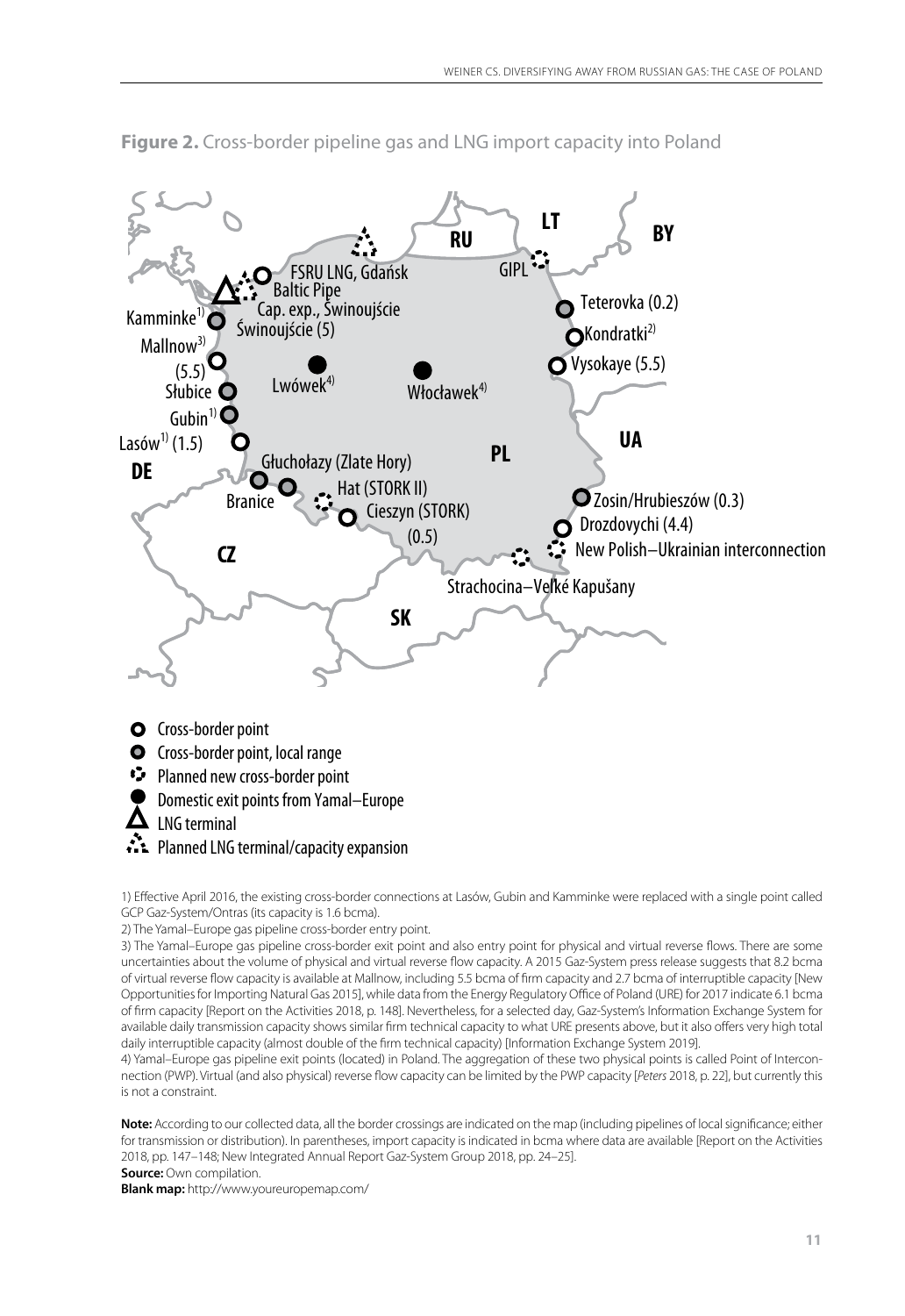be exemptions from the obligation (e.g., for the LNG terminal in Świnoujście). It is notable that intra-EU purchases and supplies originating from the states of the European Free Trade Association (EFTA) and Switzerland are not defined as imports [The Minimum Level of Diversification 2017]. Until recently, Poland has mostly just talked about diversifying away from Russian gas supplies. Instead of costly investments in infrastructure and contractual relations, Poland has tended to emphasize solidarity as a means of concealing its own responsibility, while – as *Bartuška* [*Bartuška* 2008, p. 57] has aptly formulated – there can be no supply security without a willingness to pay for it. However, the question is how and at what cost security is achieved.

Poland required not only new cross-border infrastructure but also significant enhancement of its domestic pipeline network. Finally, in the 2010s, notable steps have been made to achieve diversification. Since 2016, Poland has been able to import non-Russian gas not only by pipeline but also as LNG. Via pipeline, Poland can buy gas from the east, west and south, but capacities are very limited at the southern and western borders. Some of the cross-border pipelines aim only to meet local needs and gas is not introduced into the transmission grid. Poland can physically receive gas through the following channels:

- (1) from the east through Belarus (through two entry points from the Gazprom Transgaz Belarus network and two exit points from the Yamal–Europe gas pipeline) and from/through Ukraine (through two entry points);
- (2) from the west from/through Germany (through four entry points); and
- (3) from the south from/through the Czech Republic (through three entry points) (*Figure 2*).

Until the January 2009 Russian–Ukrainian gas crisis, only one interconnection worth mentioning had been built to receive gas from the non-eastern direction. This German–Polish interconnection with an entry point at Lasów has been used to import gas from Germany (still ongoing) and Norway (in the past). Recently, Poland's import possibilities from the noneastern directions have been increased due to (1) a new interconnector with the Czech Republic (called STORK); (2) virtual reverse flow services on the Yamal– Europe gas pipeline; (3) capacity expansion at Lasów; and (4) the first LNG terminal. Without taking into account the virtual reverse flow service, more than 6 bcma of capacity has been added. These three (No. 1, 3 and 4) provide a total of 7 bcma of cross-border entry capacity into Poland (*Table 1*), compared to the almost 17 bcm of gas demand in 2017. However, if virtual reverse flow is also added to the above capacity, total non-eastern cross-border capacity will be much higher. Therefore, it is worth comparing the sum of the latter capacity and domestic gas production with annual gas demand.

Further pipeline plans or projects include (1) the Baltic Pipe, an interconnection between Denmark and Poland for transporting Norwegian gas; new (2) Polish–Ukrainian and (3) Polish–Czech (STORK II) interconnections; and the first (4) Polish–Slovakian and (5) Polish– Lithuanian (GIPL) interconnections. The main geographical source diversification project aiming to end Russian gas imports by 2022 is the Northern Gate project that includes the Baltic Pipe and the LNG terminal in Świnoujście. While the LNG plan has finally been realised, the Baltic Pipe still has to be constructed. Although the final investment decision was made in end-November 2018, and the project has strong Polish commitments, several issues still need to be elucidated. One such issue is the Norwegian resource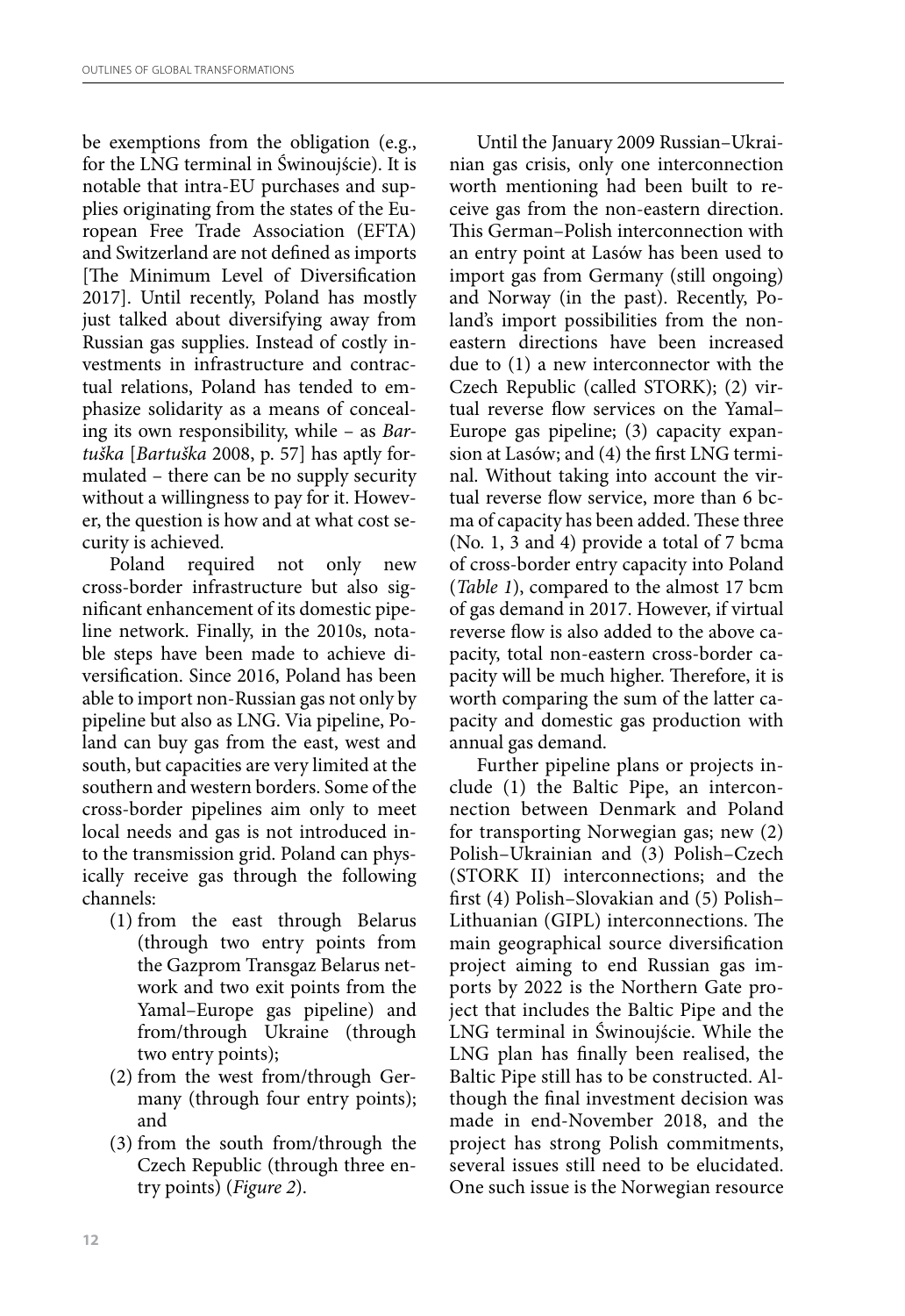Table 1. New cross-border pipeline gas and LNG import capacity in Poland since the January 2009 Russian–Ukrainian gas crisis

|                                                                  | Capacity (bcma)        | Year of putting into<br>operational |
|------------------------------------------------------------------|------------------------|-------------------------------------|
| Pipeline gas                                                     |                        |                                     |
| Czech-Polish interconnection (STORK)                             | 0.5                    | 2011                                |
| Virtual reverse flow service on the Yamal–Europe gas pipeline    | 8.2<br>$(5.5 + 2.7)^*$ | 2011-2016                           |
| Capacity expansion of the German–Polish interconnection at Lasów | 1.5<br>(from 0.9)      | 2012                                |
| LNG                                                              |                        |                                     |
| LNG terminal in Świnoujście                                      | $(3.7 \text{ mtpa})$   | $2016***$                           |

Mtpa – million tonnes per annum. 1 mt of LNG = 1.36 bcm of natural gas.

\* See Note 3) for Figure 2.

\*\* Commercial supplies.

**Source:** Own compilation based on data from Gaz-System.

base, which is to fill the 10 bcma capacity of the pipeline [*Koblańska* 2018; *Elliott* 2018]. However, in addition to diversifying away from Russian gas, there are two other main reasons for this project. Firstly, it is related to Poland's presence on the Norwegian Continental Shelf, with plans to produce 2.5 bcm of gas (compared to about 550 mmcm in 2017) [*Borkowska* 2019]. Secondly, the pipeline might serve regional cooperation due to excess capacity and surplus supplies. Poland may perhaps become a gateway for gas supplies to neighbouring countries, such as Slovakia, the Czech Republic and possibly Ukraine<br>[Gawlikowska-Fyk, Godzimirski 2017, [*Gawlikowska-Fyk, Godzimirski* 2017, p. 5; Baltic Pipe 2018]. In January 2018, PGNiG signed 15-year gas transmission contracts for the Baltic Pipe for 2022– 2037. However, it has not made public how much of the pipeline's capacity it has booked. Previously, PGNiG said it would book almost all of it [UPDATE 1-Poland's PGNiG 2017]<sup>14</sup>.

Future LNG plans/projects include not only the expansion of the regasification capacity of the existing plant from 5 bcma to 7.5 bcma<sup>15</sup> and the construction of a second quay (enabling trans-shipment, bunkering and developing inland waterway navigation), but also a floating storage and regasification unit (FSRU) in the Gdańsk Bay (*Table 2*). Only with the launch of the Baltic Pipe would Poland be able to import 17 bcma of non-Russian gas, which is roughly equal to the 2017 gas demand. The virtual reverse flow on Yamal is added on top of the 17 bcma of capacity. Additionally, even this would be supplemented by (some of) the above-mentioned projects. As of early 2019, among these seven plans/ projects, the Baltic Pipe and three other projects, the Polish–Slovakian and the Polish–Lithuanian interconnections, as well

<sup>14</sup> *Stern* claims that all capacity has been booked by PGNiG [*Jonathan Stern*, email communication, March 15, 2019].

<sup>15</sup> The draft Polish Energy Policy until 2040 aims at extending the capacity to 10 bcma by 2030 [Energy Policy of Poland 2018, p. 24].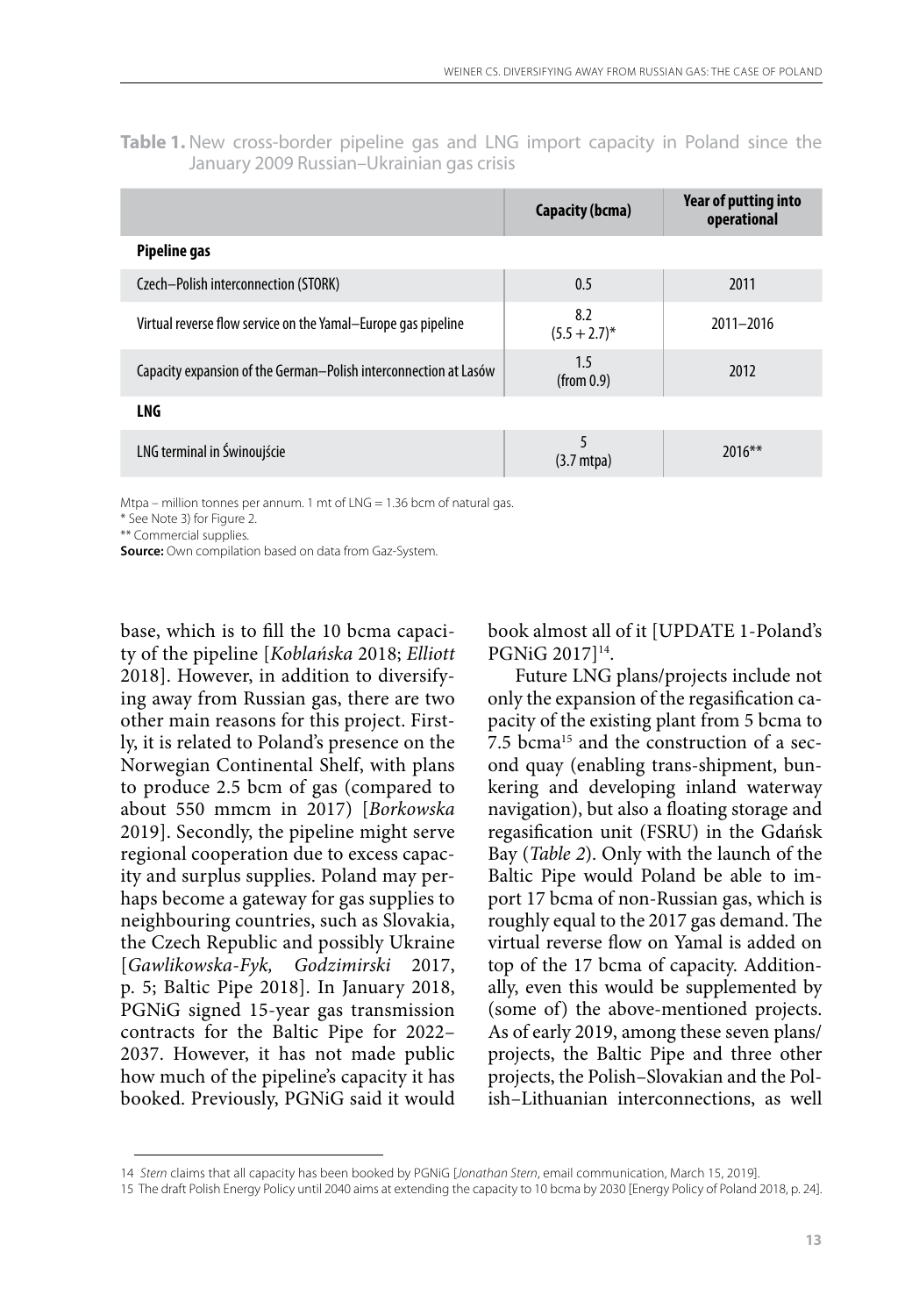as the LNG terminal expansion have final investment decisions.

The above projects have typically been supported by, or eligible for financial support from, the EU (e.g., as part of the European Energy Program for Recovery, the Connecting Europe Facility or other types of EU financial support). Further, both the European Bank for Reconstruction and Development (EBRD) and the European Investment Bank (EIB) provided a loan to the Polish LNG terminal. Different types of financial support mechanisms also constitute an important part of the (EU) institutional context.

Nonetheless, as *Stern* argues, the problem is that interconnectors allow gas importers to get hold of non-Russian gas, while the question appears whether non-Russian gas will even be available (interview with Jonathan Stern in [*Simon* 2018]). Poland has been supplied by Germany and the Czech Republic since the  $1990s^{16}$ . The 1990s saw a stream of diversification announcements about bringing pipeline gas from Netherlands, Norway and Denmark. But despite negotiations and even at times signed contracts, only a small contract was implemented with Norway on the supply of a mere 0.5 bcma of gas for the period between 2000 and 2006 [*Stern* 2005, p. 116]. Russian gas was cheaper than Norwegian [PGNiG Signs Framework Deal 2006]. In 2018, PGNiG claimed that the cost of Norwegian gas would not be higher than the gas sold to Poland by Gazprom [*Elliott, Easton* 2018]. However, this expectation is difficult to meet. Rather, Poland will probably pay a very high price for

|                                                                            | <b>Entry capacity</b><br>(bcma) | <b>Exit capacity</b><br>(bcma) | <b>Status</b> | Year of<br>expected<br>commissioning |
|----------------------------------------------------------------------------|---------------------------------|--------------------------------|---------------|--------------------------------------|
| Pipeline gas                                                               |                                 |                                |               |                                      |
| Polish-Ukrainian interconnection                                           | 5                               | 5                              | non-FID       | 2022                                 |
| Polish-Czech interconnection II (STORK II)                                 | 6.5                             | 5                              | non-FID       | 2022                                 |
| Polish-Slovakian interconnection                                           | 5.7                             | 4.7                            | <b>FID</b>    | 2021                                 |
| Polish-Lithuanian interconnection (GIPL)                                   | 1.7                             | 2.4                            | <b>FID</b>    | 2021                                 |
| <b>Baltic Pipe (Danish-Polish interconnection)</b>                         | 10                              | 3                              | <b>FID</b>    | 2022                                 |
| LNG                                                                        |                                 |                                |               |                                      |
| Expansion of the regasification capacity<br>of LNG terminal in Świnoujście | 7.5<br>$(10^*)$                 |                                | FID (non-FID) | 2022 (2030*)                         |
| FSRU LNG in the Gdańsk Bay                                                 | $4.1 - 8.1$                     |                                | non-FID       | 2021                                 |

**Table 2.** Plans/projects to increase cross-border pipeline gas and LNG import capacity in Poland

FID – final investment decision.

\* According to the draft Polish Energy Policy until 2040 [Energy Policy of Poland 2018, p. 24].

**Source:** Own compilation based on data from Gaz-System.

<sup>16</sup> Import diversification is reflected as German (since 1993) and Czech imports (since 2012) in the IEA and Eurostat statistics [*Weiner* 2016, pp. 17–18].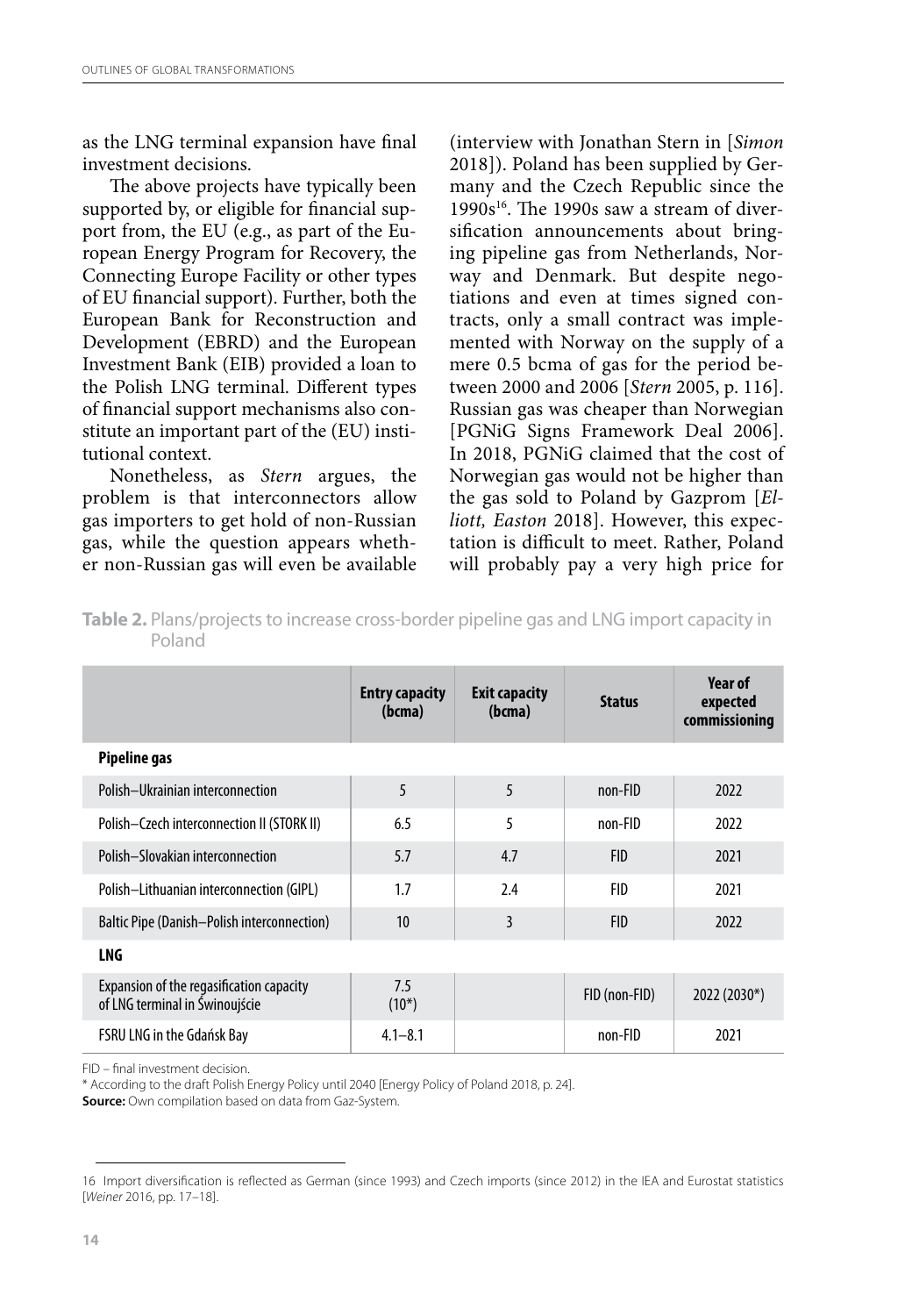Norwegian gas, partly because Norway is aware that Poland has no alternative to importing through the Baltic Pipe, and also partly because of the very expensive new infrastructure. Therefore, according to *Stern*, the obvious solution would be not to build the Baltic Pipe and simply to import gas through the Dutch/German network, but that would mean no guarantee that they would not actually be receiving Russian molecules, which would be against "ideological physicality" [*Jonathan Stern*, email communication, March 15, 2019].

As noted, Poland began receiving commercial LNG deliveries in June 2016. PGNiG has five long-term and one midterm LNG supply contracts and it also buys gas on the spot market<sup>17</sup>:

- A long-term contract with Qatar's Qatargas was signed in 2009 for the supply of 1 mtpa of LNG for 20 years to be delivered as of 2014. The contract was amended in 2014 and 2015 to divert LNG supplies destined for Poland to other clients in 2015 and the first half of 2016 because of delays in the LNG facility's operation startup time. However, in 2017, an agreement was reached to double volumes to 2 mtpa.
- In November 2017, a mid-term LNG supply contract was signed with the UK-based Centrica to receive nine LNG shipments which were to be sourced from the US Sabine Pass LNG Terminal between 2018 and 2022.
- In October 2018, long-term contracts were signed with two subsidiaries of Venture Global LNG, Venture Global Calcasieu Pass and Venture Global Plaquemines LNG, each for the purchase of 1 mtpa of LNG from the USA over 20 years. The initiation of

the commercial operation of the two US LNG facilities from which the gas is to be supplied is expected in 2022 and 2023, respectively.

- In November 2018, a long-term contract was signed with Cheniere Marketing International for LNG supplies from the USA, with a total volume of 0.52 mt between 2019 and 2022, and 29 mt between 2023 and 2042. Starting from 2023, PGNiG will purchase about 1.45 mtpa of LNG.
- In December 2018, another 20-year contract was concluded for the purchase of 2 mtpa of LNG from US Port Arthur LNG, a Sempra Energy subsidiary, scheduled to start flowing in 2023 from an LNG facility currently in development.

Consequently, until 2018, the LNG portfolio consisted of long-term LNG supplies from Qatargas, mid-term LNG supplies from Centrica and spot purchases from Norway, the USA and Qatar. As of 2019, this will be supplemented by longterm LNG supplies from Cheniere. Longterm LNG deliveries from the two Venture Global LNG subsidiaries would enter the portfolio in 2022 and 2023, respectively, while Port Arthur LNG would be added in 2023. PGNiG data suggest that LNG purchases would equal around 3.5 bcm of natural gas following regasification in 2022, around 8 bcm in 2023, and roughly 10.5 bcma from 2024. Such LNG amounts cannot not be regasified, as the regasification capacity of the LNG facility will be expanded to only 7.5 bcma by 2022, and 10 bcma capacity might be reached only by 2030. However, PGNiG does not intend to unload such quantities either. The contracts with Qatargas, Centrica and Cheniere as well as the spot deliveries are on a delivered ex-ship (DES) ba-

<sup>17</sup> All the following contractual data are derived from PGNiG's website.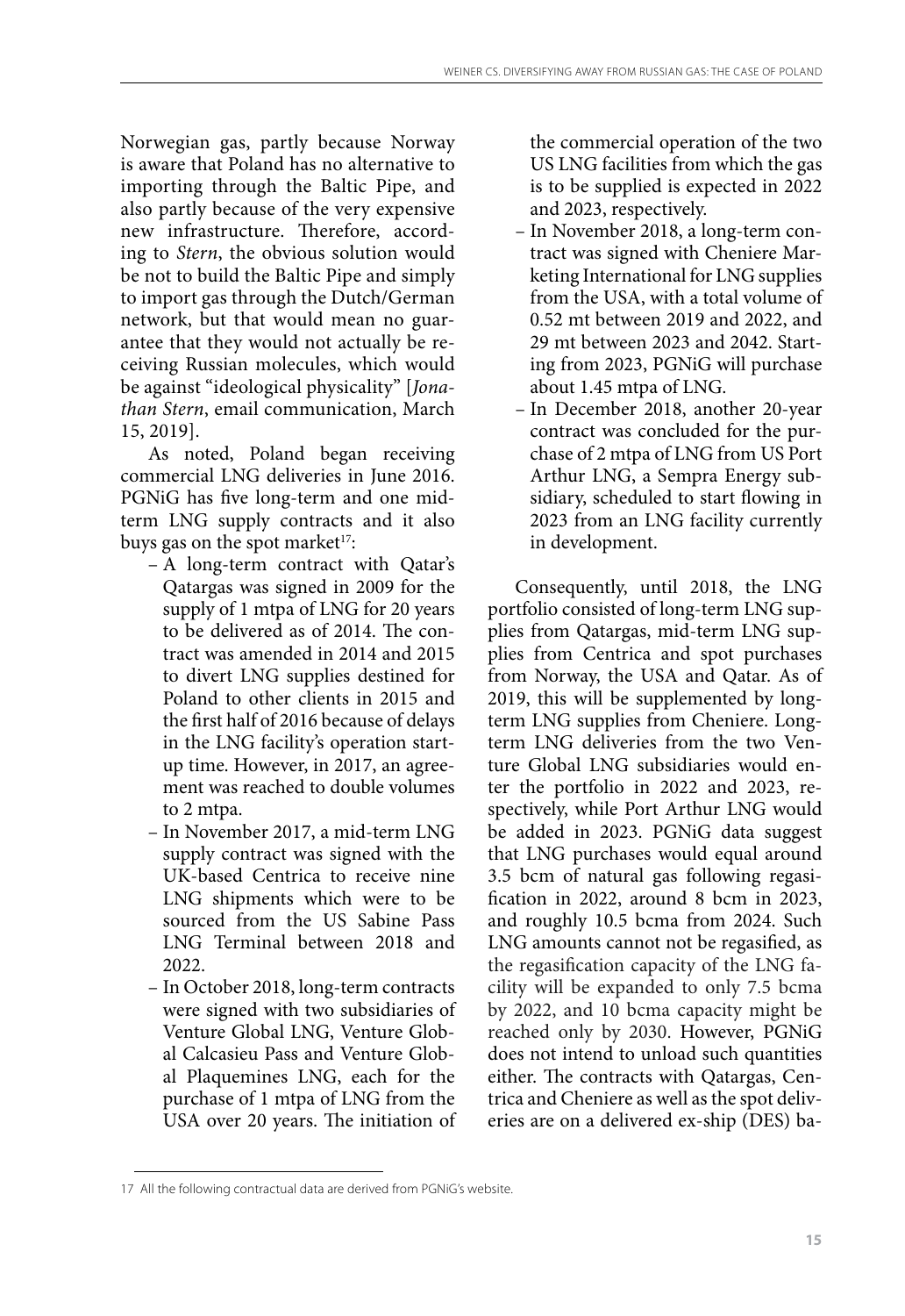sis, while the contracts with Venture Global Calcasieu Pass, Venture Global Plaquemines LNG and Port Arthur LNG should be carried out under free-on-board (FOB) terms. This means that whereas DES deliveries are dedicated to the Polish market, the FOB formula gives the opportunity for trade, which PGNiG will enact [Fiftieth LNG Cargo Arriving to Poland 2019].

Yet, as emphasized, availability is only one dimension of security of supply. There are serious questions about the price or affordability dimension of LNG supplies. "PGNiG agreed a contract with Qatar for one of the highest prices seen in any gas contract anywhere in the world" [*Jonathan Stern*, email communication, January 14, 2013]. A 2009 source stated that LNG supplies from Qatar might be 30-50 per cent more expensive than Russian gas [Gas Firm PGNiG Has Contract 2009], while another source from 2013, with precise numbers, suggested more than 50 per cent higher prices [*Vukmanovic, Barteczko* 2013]. However, low(er) oil prices experienced since the mid-2010s have contributed to a decrease in Qatari LNG prices. In 2015, a Polish expert even went as far as saying that Qatari LNG could be competitive when comparing with Russian gas import prices [*Denková* 2015]. Similarly, price-competitiveness problems are also encountered in US LNG imports due to opportunities to sell US LNG at higher prices in other markets outside Europe [*Koblańska* 2018]. Nevertheless, PGNiG has argued that the contract with Cheniere would most probably be over 20 per cent cheaper than pipeline gas from Russia [*Elliott, Easton* 2018]. The problem is that we do not know how this figure should be interpreted.

A further important problem regarding affordability is the lack of a competitive gas market in Poland because of the dominant market player belonging to the state, PGNiG. For competitive gas prices, Poland has to allow for many sellers and buyers, i.e., to open its gas market to competition (interview with Jonathan Stern in [*Koblańska* 2018]). *Peters* [*Peters* 2018] claims that like the Czech Republic, Poland could achieve price convergence with the North-West European traded markets, but instead it maintains barriers to free cross-border trade and free trade at the Polish wholesale market (the Polish gas hub, the Virtual Point Gaz-System or VPGS). In such a situation, security will come at a very high cost [*Jonathan Stern*, email communication, March 15, 2019]. Therefore, based on the current cross-border capacities and the benefits of integrated traded markets, *Peters* [*Peters* 2018], in agreement with *Stern*, questions the commercial sense of both the Baltic Pipe and the LNG terminal expansion. Using virtual reverse flow capacity on Yamal–Europe and adding capacity at interconnections can be achieved at a fraction of the cost [*Jonathan Stern*, email communication, April 3, 2019].

A certain type of diversification was achieved from the east by introducing gas imports from Ukraine's Naftogaz and from Central Asia through intermediary companies. Naftogaz was selling a very small quantity of gas to satisfy local needs under a long-term gas supply contract, signed in 2004 for the period until 2020, but Ukraine permanently suspended deliveries in 2010. Intermediary companies first included Eural Trans Gas, which was registered and operated in Hungary as an offshore business entity, and then the Swiss-based Russian–Ukrainian Rosukrenergo, which functioned until end-2008<sup>18</sup>. Contrary to the listed intermediaries, Gazprom's Gaz-

<sup>18</sup> In fact, these were trilateral contracts. PGNiG, Naftogaz and Eural signed a contract in October 2003, while the contract between PGNiG, Naftogaz and Rosukrenergo was concluded in February 2005.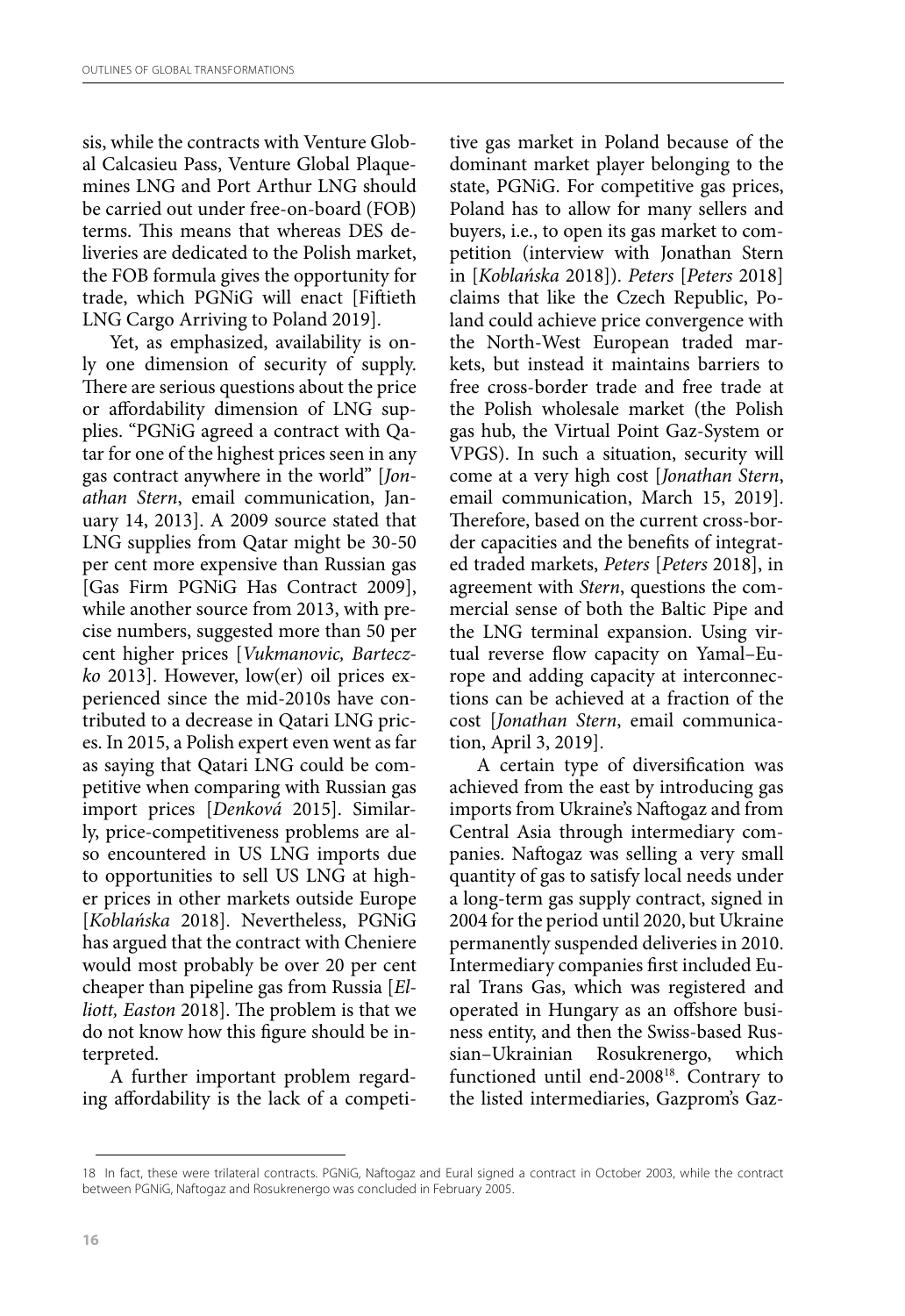prom Schweiz, which re-exports Central Asian gas to CEE, is not present in Poland.

The final type of diversification is transit or route diversification. As indicated, Poland imports its Russian gas via diversified import routes. Poland would have had the possibility of further diversifying its transit options through the trans-Baltic Sea Nord Stream gas pipeline (between Russia and Germany) but it did not ask for that opportunity. The German government invited Poland to the Nord Stream project, but Warsaw refused. Wingas – then a Russian–German joint venture, now a wholly owned subsidiary of Gazprom – also offered to link the Polish gas grid to the OPAL gas pipeline, a European onshore connecting pipeline of Nord Stream, but Poland did not accept [*Cameron* 2007, p. 3]. Poland has shown strong opposition to Nord Stream. It argued unsuccessfully in favour of other plans, and projected catastrophic consequences. Likewise, Poland has also tried to block Nord Stream 2. Instead of building Nord Stream, Poland first supported Yamal–Europe 2 and then the idea of the Amber pipeline, with the latter planned as crossing EU countries, from Russia through Latvia, Lithuania and Poland to Germany<sup>19</sup>. However, Russia's goal was to circumvent (unreliable) transit states. Above all, Poland attacked Nord Stream on the grounds of its environmental consequences (a potential ecological disaster) [EP Rapporteur 2008]. Former Polish Defence Minister Radek Sikorski and others complained that Germany had not consulted with Poland before the decision was made on the pipeline, and considered the project to be President Putin's most outrageous attempt to divide the EU leading to economic and geopolitical disaster. They regarded Nord Stream as economically absurd, referring to the costs of constructing and financing the pipeline, future tariffs and Gazprom's growing dominance [*Cameron* 2007, p. 3]. They feared that with the construction of Nord Stream, Gazprom would turn off the gas tap to Poland without violating West European (German) interests. Fears were also expressed not only because of Poland becoming more vulnerable to blackmailing, but also due to a potential transit revenue drop<sup>20</sup>. While Gazprom's growing dominance could be a problem, and Nord Stream 2 could bring further negative consequences, the above accusations have so far not been confirmed.

Gas transit via Ukraine will continue to be necessary in sizeable volumes until Nord Stream 2 and the trans-Black Sea Turk-Stream (between Russia and Turkey) are launched. However, thanks to Nord Stream 2 and its European onshore connecting pipeline EUGAL, gas transit via the Ukrainian–Slovakian cross-border point is expected to fall considerably, while gas transit via Poland through the Yamal–Europe pipeline is likely to continue. On the other hand, the launch of TurkStream's first line will result in a substantial decline in gas transit via the Ukrainian–Romanian cross-border point due to the diversion of gas destined for Turkey to the Black Sea corridor away from Ukraine, Moldova, Romania and Bulgaria. Nonetheless, even though Ukraine will perform a smaller role, it will not be completely eliminated and it will remain an important player. The major issue is the commercial viability of maintaining a large gas transmission system with multiple exit points for

<sup>19</sup> Previously, another plan was called Amber, a joint plan involving Poland's PGNiG, Denmark's DONG (now Ørsted) and Lithuania's Lietuvos Dujos (later merged into Lithuania's Energijos Skirstymo Operatorius), which would have delivered gas to Lithuania through Poland. However, other plans also exist that have been referred to as Amber.

<sup>20</sup> In January 2008, Russian Foreign Minister Sergei Lavrov tried to assure Poland that Russia would not reduce transit through Poland [Nord Stream Will not Reduce 2008].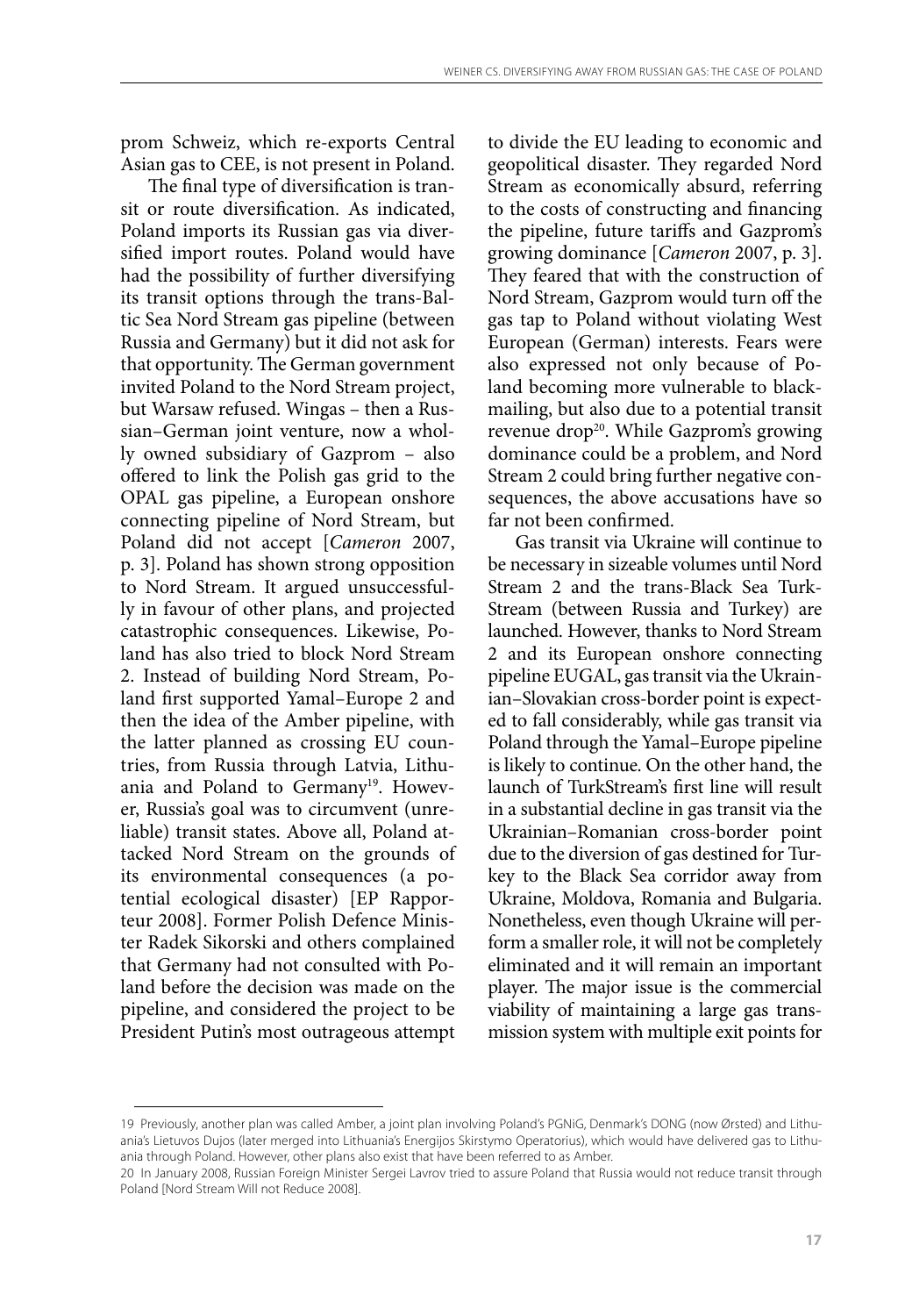the delivery of relatively small annual volumes [*Sharples* 2018]. Currently, the majority of the spare capacity for Russian piped gas exports to Europe comes via Ukraine, and, as *Henderson* and *Sharples* [*Henderson, Sharples* 2018, p. 26] argue, the EU wants to protect the Ukrainian transit route not only for commercial but also for political reasons.

## **Summary and conclusions**

The issue of gas is very sensitive in Poland, despite the small share of gas in the energy/electricity/heat mix. This sensitivity is derived from Russia's dominant role in gas imports, the still insufficient level of geographical diversification, and perceptions of Russia as a security risk. These geopolitical considerations have a crucial role in determining the Polish energy policy. Since the January 2009 Russian– Ukrainian gas crisis, Poland has taken action to diversify its gas supplies, and after many years of only speaking about diversification and solidarity, it has finally achieved results.

Whilst gas import source diversification has made huge progress, increasing domestic gas production and reducing total gas demand cannot be added to the diversification results. Domestic natural gas production seems not to provide a grounding for diversification, despite recent exploration results. Shale gas expectations have not been met. With shale gas, Poland aimed to eliminate dependence on Gazprom. Climate incentives (i.e., the need to replace coal) were not considered. After this option was discarded, there is some hope for coalbed methane, also an unconventional gas. In addition, biogas (biomethane) is supposed to play some role. Regarding reduced gas demand, albeit energy efficiency and energy conservation are significant opportunities, total gas consumption will increase mainly because of the movement

away from coal. Similarly, sectoral diversification can only limit further gas demand growth. On the other hand, gas will be increasingly utilised as a flexible backup for renewable electricity and a certain increase is also expected in the use of gas in transport. Here, geopolitical factors again come into play when Poland raises fears of foreign technological reliance regarding renewables production [*Heinrich, Kusznir, Lis, Pleines, Smith Stegen, Szulecki* 2016, p. 2] and Russia could not be assigned a role in the case of nuclear energy.

Geopolitical aspects would lead Poland towards not prolonging its long-term gas supply contract with Russia. This decision comes in spite of the facts that (1) Russian gas is and will remain very important to Europe, (2) the role of gas is expected to increase in Poland, and (3) the institutional context given by the EU (the Third Energy Package, the antitrust procedure and other measures) increase security of supply through both the availability and affordability dimensions. Inevitably, new pipeline and LNG capacities, as well as further capacities planned to be commissioned by 2021 and 2022, could allow Poland to reach import source diversification and to import large amounts of non-Russian gas. Efforts are also under way to expand domestic gas pipelines and storage facilities, as the domestic network needs to be prepared for non-eastern imports. Recently, piped gas supplies from Germany and the Czech Republic have been supplemented with a large portfolio of LNG supplies, and Polish upstream activity abroad will be added to these supply sources. However, this portfolio still lacks a supply contract for Norwegian gas imports to be supplied through the Baltic Pipe. It is expected that sooner or later there will be (a) supply contract(s), but price can be a weak point in these negotiations. Without these amounts, Russian supplies could be necessary, though gas traded at European hubs will also be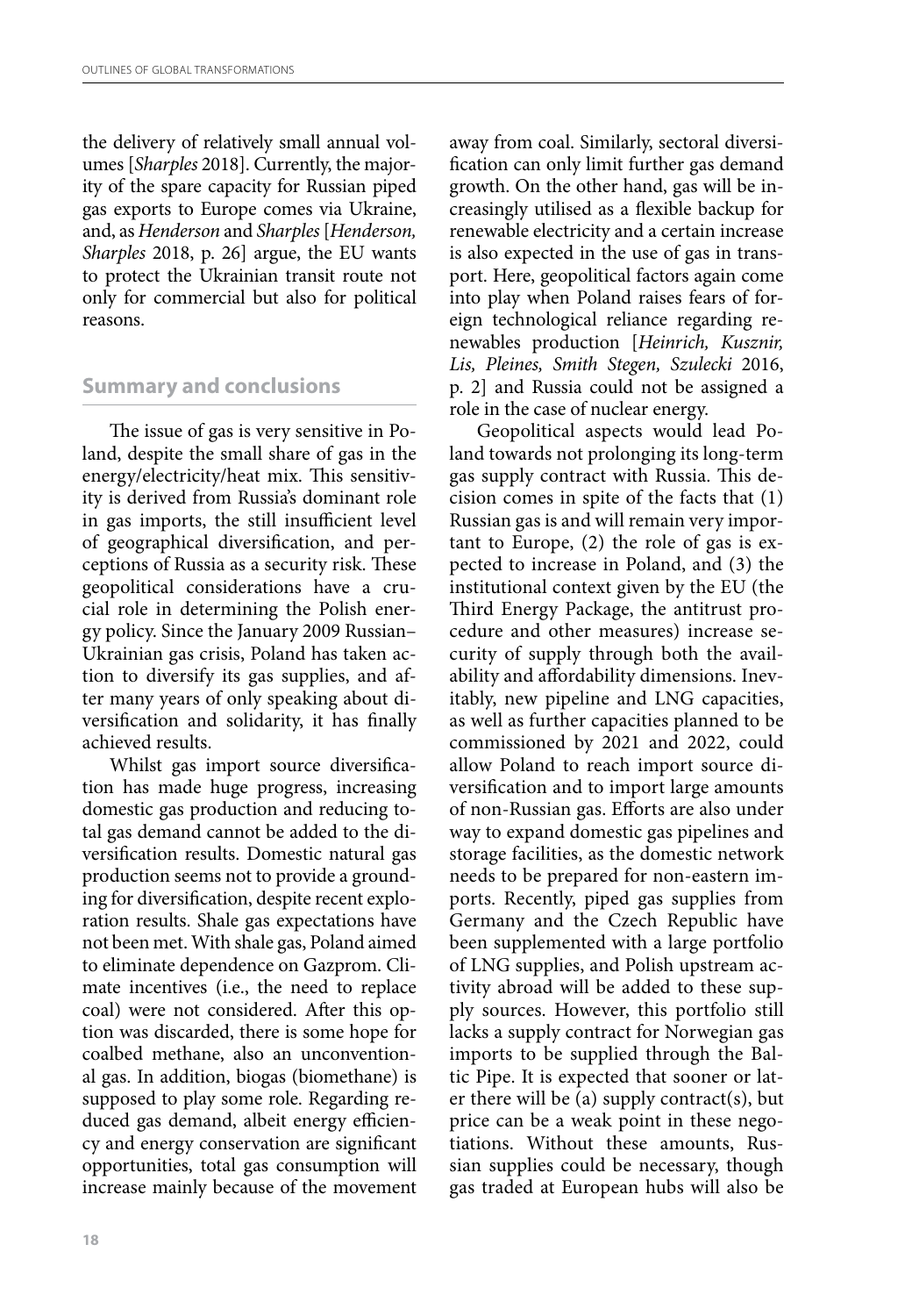available, possibly also with Russian molecules, and surely with such in the case of using virtual reverse flow through Yamal– Europe. Further, there could be difficulties with keeping the deadlines of the various diversification projects. However, the end of Russian long-term contract gas does not mean the definite end of Russian gas purchases, but the bargaining position could be worse when contracting for shorter terms and smaller amounts. The question arises whether the termination of Russian long-term gas supplies and even the elimination of all Russian gas molecules would really serve security of supply, as diversification alone does not inevitably lead to achieving this goal. The answer depends on the actual prioritisation of different dimensions of security of supply, taking into account various influencing factors. Poland has chosen potential higher gas prices backed by a solid availability dimension against the suspected high risk related to the availability and affordability of Russian gas supplies. Besides the energy perspective, the institutional context given by the EU and the geopolitical factor play very important roles among the influencing factors. In the past, energy market factors proved to be stronger, primarily due to prioritizing the affordability dimension, but recently, signs of a shift have started to appear due to "ideological physicality". However, the overemphasised role of the geopolitical factor may lead to suboptimal energy policy decisions. Poland likely could have achieved security of gas supply at least cost if it had accepted European traded market developments and had ignored where the molecules of gas originate from.

Finally, with the termination of largequantity long-term Russian gas supplies, transit diversification will bear little relevance in the case of Poland. However, noneastern cross-border pipeline capacities, either old or new, might also provide diversification to importing Russian gas, as opposed to questions regarding long-term import possibilities through the Ukrainian corridor.

#### **References**

20 Years of Reliable Russian Gas Supplies to Panrusgas, Hungary (2016). *Gazprom*, December 5, 2016. Available at: http://www.gazprom.com/press/ news/2016/december/article294894/, accessed 31.03.2019.

Antitrust: Commission Imposes Binding Obligations on Gazprom to Enable Free Flow of Gas at Competitive Prices in Central and Eastern European Gas Markets (2018). *European Commission*, May 24, 2018. Available at: http://europa.eu/ rapid/press-release\_IP-18-3921\_en.htm, accessed 31.03.2019.

Antitrust/Cartel Cases. 39816 Upstream Gas Supplies in Central and Eastern Europe (2018). *European Commission*. Available at: http://ec.europa.eu/competition/elojade/isef/case\_details.cfm?proc\_ code=1\_39816, accessed 31.03.2019.

Balmaceda M.M. (2008) *Energy Dependency, Politics and Corruption in the Former Soviet Union: Russia's Power, Oligarchs' Profits and Ukraine's Missing Energy Policy, 1995–2006*, London: Routledge.

Balmaceda M.M. (2013) *The Politics of Energy Dependency: Ukraine, Belarus, and Lithuania between Domestic Oligarchs and Russian Pressure*, Toronto: University of Toronto Press.

Baltic Pipe to Cut Poland's Gas Dependence on Russia (2018). *Radio Poland*, April 17, 2018. Available at: http://www. thenews.pl/1/12/Artykul/359057,Baltic-Pipe-to-cut-Poland's-gas-dependence-on-Russia, accessed 31.03.2019.

Bartuška V. (2008) First Responsibility, Then Solidarity. *Pipelines, Politics and Power: The Future of EU–Russia Energy Relations* (ed. Barysch K.), London: CER, pp. 57–59.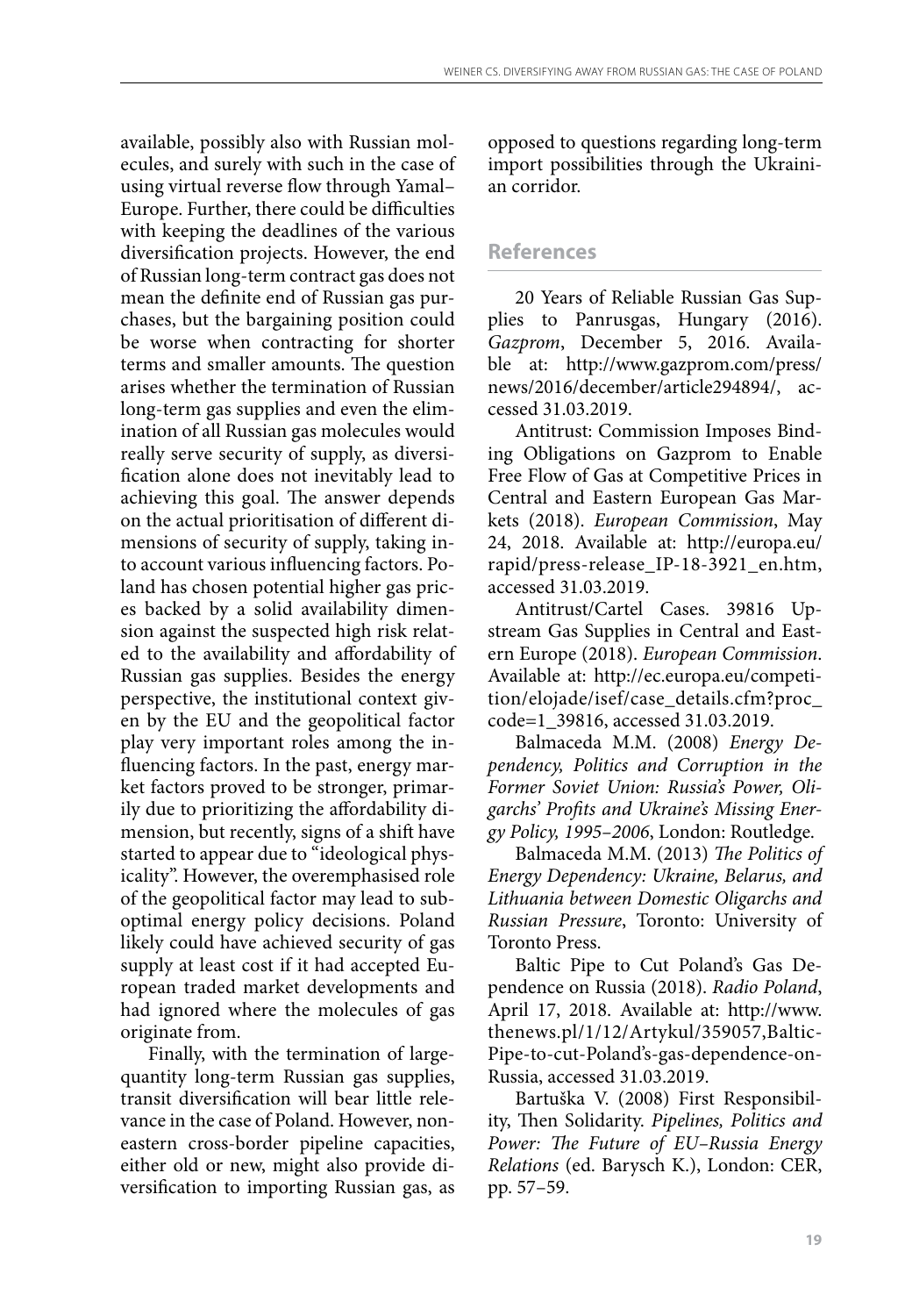Borkowska M. (2019) There Will Be Less and Less Russian Gas in Poland. *Polska2041*, January 29, 2019. Available at: https://www.polska2041.pl/energia/newsgazu-rosyjskiego-bedzie-w-polsce-corazmniej,nId,2808305, accessed 31.03.2019 (in Polish).

Cameron F. (2007) The Nord Stream Gas Pipeline Project and Its Strategic Implications. Note. *European Parliament, Policy Department C – Citizens' Rights and Constitutional Affairs*, Brussels. Available at: http://www.europarl.europa.eu/Reg-Data/etudes/note/join/2007/393274/IP-OL-PETI\_NT(2007)393274\_EN.pdf, accessed 31.03.2019.

Conclusions from the Forecasting Analyses for the Energy Policy of Poland until 2050. Draft. Version 0.2. Annex 2 to the Energy Policy of Poland until 2050 (2015). *Ministry of Economy*, Warsaw, June 2015 (in Polish).

Denková A. (2015) Poland Receives First LNG Delivery from Qatar. *Euractiv*, December 11, 2015. Available at: https:// www.euractiv.com/section/energy/news/ poland-receives-first-lng-delivery-fromqatar/, accessed 31.03.2019.

Elliott S. (2018) Insight: Politics, not Economics, Drives Decision-making in European Gas. *S&P Global Platts*, December 5, 2018. Available at: https://blogs. platts.com/2018/12/05/insight-politicsnot-economics-drives-decision-makingeuropean-gas/, accessed 31.03.2019.

Elliott S., Easton A. (2018) Outlook 2019: Poland's Norwegian Natural Gas Pipeline Dream on Verge of Becoming Reality. *S&P Global Platts*, December 21, 2018. Available at: https://www.spglobal.com/platts/en/ market-insights/latest-news/naturalgas/122118-outlook-2019-polands-norwegian-natural-gas-pipeline-dreamon-verge-of-becoming-reality, accessed 31.03.2019.

Energy Efficiency and Conservation (2018). *U.S. Energy Information Adminis-* *tration* (EIA), March 7, 2018. Available at: https://www.eia.gov/energyexplained/index.php?page=about\_energy\_efficiency, accessed 31.03.2019.

Energy Management and Gas Supply System in Poland in 2017 (2018). *Statistics Poland. News Releases*, September 28, 2018. Available at: https://stat.gov.pl/ download/gfx/portalinformacyjny/en/defaultaktualnosci/3304/7/1/1/energy\_management\_and\_gas\_supply\_system\_in\_poland\_in\_2017.pdf, accessed 31.03.2019.

*Energy Policies of IEA Countries: Poland 2016 Review* (2017), Paris: International Energy Agency (IEA).

Energy Policy of Poland until 2040. Draft v. 1.2 – 23.11.2018 (2018). *Ministry of Energy*, Warsaw, July. Available at: https:// www.gov.pl/documents/33372/436746/ PEP2040\_projekt\_v12\_2018-11-23.docx /3eb0d7bc-ef02-5fe3-541e-4bceb8441263, accessed 31.03.2019 (in Polish).

EP Rapporteur Would Replace Nord Stream with Nabucco (2008). *BruxInfo*, April 3, 2008. Available at: http://www.bruxinfo.eu/index.php?lap=dokument/dokument&dok\_id=23661, accessed 15.04.2008.

Fiftieth LNG Cargo Arriving to Poland (2019). *PGNiG*, January 23, 2019. Available at: http://en.pgnig.pl/news/-/news-list/id/ fiftieth-lng-cargo-arriving-to-poland/news-GroupId/1910852, accessed 31.03.2019.

Forecast of Fuel and Energy Demand until 2030. Annex 2 to the "Energy Policy of Poland until 2030" (2009). *Ministry of Economy*, Warsaw, November 10, 2009 (in Polish).

Gas Firm PGNiG Has Contract for LNG Supplies from Qatar (2009). *GOwarsaw.eu*, April 15, 2009. Available at: http://www.gowarsaw.eu/en/news/gasfirm-pgnig-has-contract-for-lng-suppliesfrom-qatar, accessed 31.03.2019.

Gawlikowska-Fyk A., Godzimirski J.M. (2017) Gas Security in the Pipeline: Expectations and Realities. *Policy Paper*. No. 2(155), Warsaw: Polish Institute of International Affairs. Available at: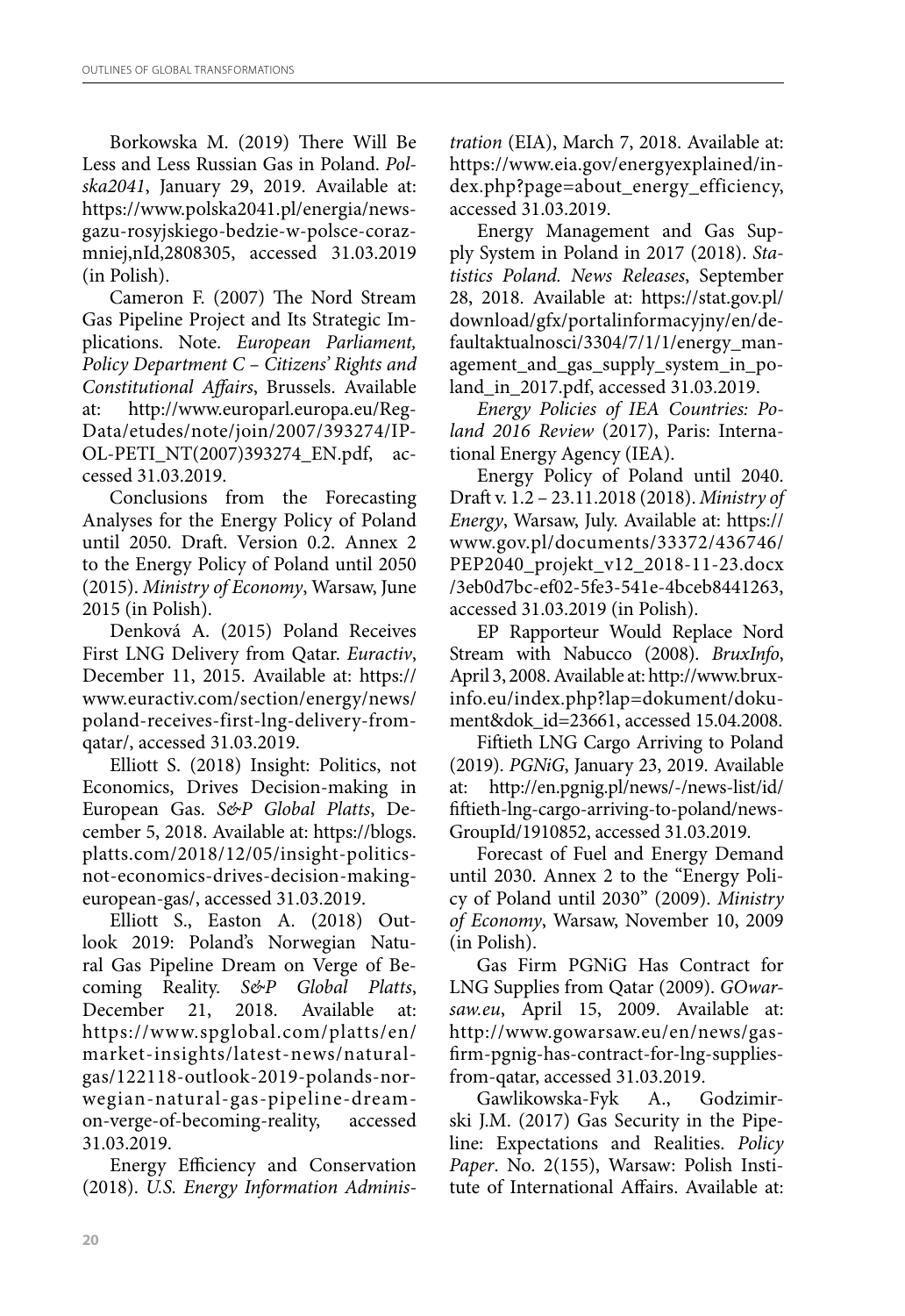https://www.pism.pl/files/?id\_plik=23483, accessed 31.03.2019.

Gény F. (2010) Can Unconventional Gas Be a Game Changer in European Gas Markets? *OIES Paper*. NG 46, Oxford: Oxford Institute for Energy Studies. Available at: https://www.oxfordenergy. org/wpcms/wp-content/uploads/2011/01/ NG46-CanUnconventionalGasbeaGameChangerinEuropeanGasMarkets-FlorenceGeny-2010.pdf, accessed 31.03.2019.

*Golden Rules for a Golden Age of Gas: World Energy Outlook: Special Report on Unconventional Gas* (2012), Paris: International Energy Agency (IEA).

Heinrich A., Kusznir J., Lis A., Pleines H., Smith Stegen K., Szulecki K. (2016) Towards a Common EU Energy Policy? Debates on Energy Security in Poland and Germany. *ESPRi Policy Paper*. No. 2, September 2016. Available at: https://www. forschungsstelle.uni-bremen.de/User-Files/file/ESPRI\_Policy\_Paper\_2\_2016. pdf, accessed 31.03.2019.

Henderson J., Sharples J. (2018) Gazprom in Europe: Two "Anni Mirabiles", but Can It Continue? *Oxford Energy Insight*. No. 29, Oxford: Oxford Institute for Energy Studies. Available at: https://www.oxfordenergy.org/wpcms/ wp-content/uploads/2018/03/Gazpromin-Europe-%E2%80%93-two-Anni-Mirabiles-but-can-it-continue-Insight-29. pdf, accessed 31.03.2019.

Honoré A. (2018) Natural Gas Demand in Europe in 2017 and Short Term Expectations. *Oxford Energy Insight*. No. 35, Oxford: Oxford Institute for Energy Studies. Available at: https://www.oxfordenergy. org/wpcms/wp-content/uploads/2018/04/ Natural-gas-demand-in-Europe-in-2017 and-short-term-expectations-Insight-35. pdf, accessed 31.03.2019.

Information Exchange System: Available Transmission Daily Capacity (2019)*. Gaz-System.* Available at: https://swi. gaz-system.pl/swi/public/#!/sgt/available/ capacity?lang=en, accessed 31.03.2019.

Journal of Laws of 2000, no. 95, item 1042. Regulation of the Council of Ministers of October 24, 2000 on the Minimum Level of Diversification of Gas Supplies from Abroad (2000). *Regulation of the Council of Ministers*. Available at: http://prawo.sejm.gov.pl/isap.nsf/DocDetails.xsp?id=WDU20000951042, accessed 31.03.2019 (in Polish).

Koblańska M. (2018) Jonathan Stern on Polish Gas Problems. The Dispute about the Pipe. *Polityka*, March 20, 2018. Available at: https://www.polityka.pl/tygodnikpolityka/rynek/1741922,2,jonathanstern-o-polskich-problemach-z-gazem. read?page=45&moduleId=4693, accessed 31.03.2019 (in Polish).

National Energy Efficiency Action Plan for Poland 2014. Version 1.9 1 (2014). *Ministry of Economy*. Available at: https://ec.europa.eu/energy/sites/ener/files/documents/NEEAP\_Poland\_ ENG\_2014.pdf, accessed 31.03.2019.

National Energy Efficiency Action Plan for Poland 2017. Rev. 1.6 (2017). *Ministry of Energy*, Warsaw, December 11, 2017. Available at: https://www.gov.pl/documents/33372/436746/DE\_KE\_KPD-FEE\_2017\_po\_angielsku.pdf/abfd83b7- 6f27-26a9-abac-154e6d235dae, accessed 31.03.2019.

New Integrated Annual Report Gaz-System Group 2017 (2018). *Gaz-System*. Available at: https://en.gaz-system.pl/fileadmin/centrum\_prasowe/wydawnictwa/EN/GAZ-SYSTEM-annual-report-2017.pdf, accessed 31.03.2019.

New Opportunities for Importing Natural Gas to Poland from the West (2015). *Gaz-System*, January 8, 2015. Available at: http://en.gaz-system.pl/centrum-prasowe/ aktualnosci/informacja/artykul/202017/, accessed 31.03.2019.

Nord Stream Will not Reduce Gas Transit through Poland (2008). *Rosukrenergo*, January 24, 2008. Available at: http://www.rosukrenergo.ch/eng/ news/678.html, accessed 3.02.2008.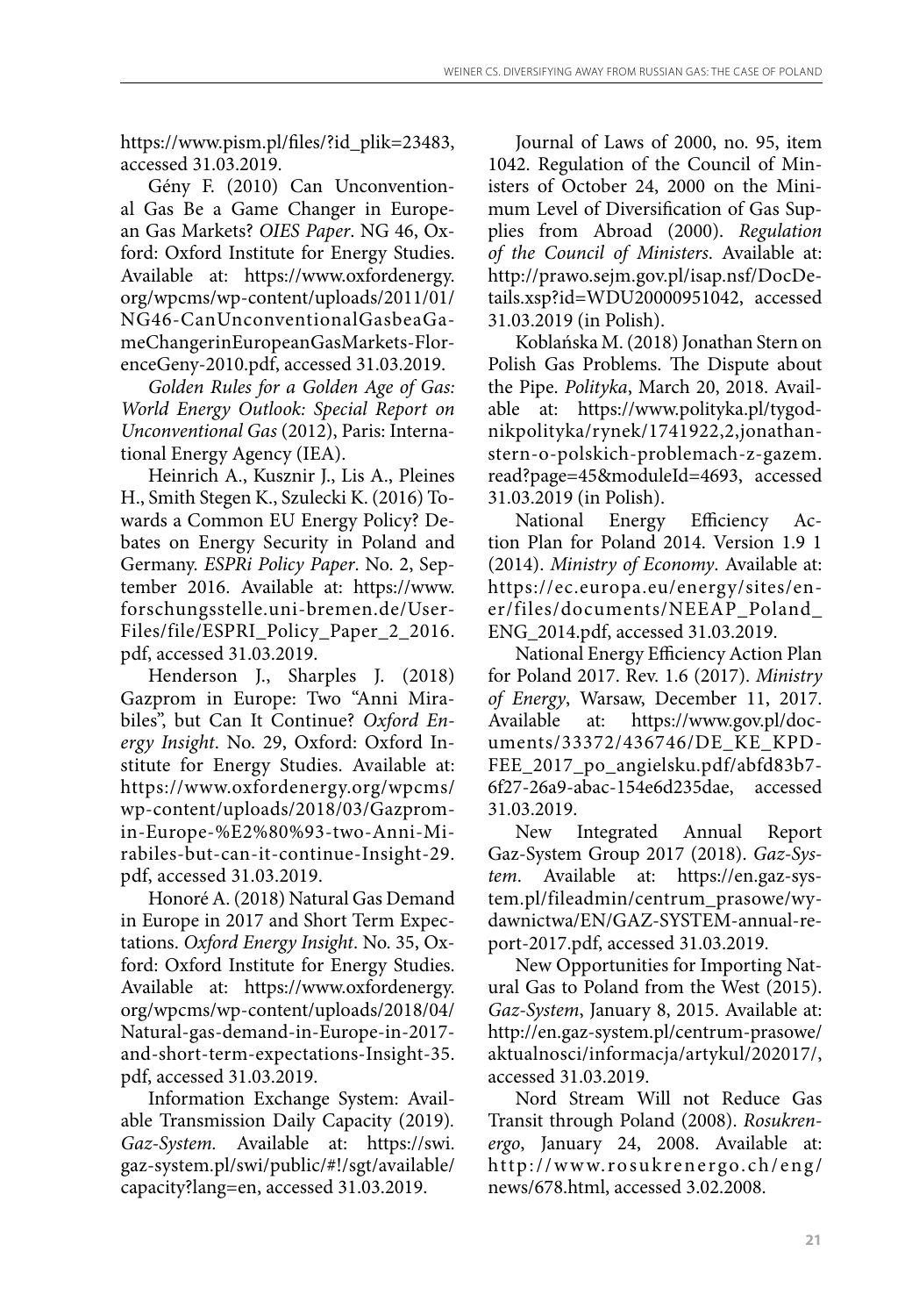Peters W. (2018) *Poland, a 'Failed State' in Gas Trading*, Mülheim an der Ruhr. Available at: http://gasvaluechain.com/ cms/wp-content/uploads/2018/07/GVC-Market-Study-Poland-06-18.pdf, accessed 31.03.2019.

PGNiG: Breakthrough in Natural Gas Exploration in Podkarpacie Region (2018). *PGNiG*, October 7, 2018. Available at: http://en.pgnig.pl/news/-/news-list/ id/pgnig-breakthrough-in-natural-gas-exploration-in-podkarpacie-region/news-GroupId/1910852, accessed 31.03.2019.

PGNiG Signs Framework Deal for Norwegian Gas with Statoil (2006). *ICIS Heren*, June 19, 2006. Available at: http://www.icis. com/heren/articles/2006/06/19/9288169/ pgnig-signs-framework-deal-for-norwegian-gas-with-statoil.html, accessed 22.07.2008.

Poland to Start Commercial Shale Gas Production in 2014 (2011). *Vzglyad*, September 18, 2011. Available at: http://www.vz.ru/news/2011/9/18/523260. html, accessed 31.03.2019 (in Russian).

Poland Wants to Double Gas Output before Gazprom Talks (2012). *Reuters*, September 12, 2012. Available at: http:// www.reuters.com/article/2012/09/12/ poland-pgnig-output-idUSL5E8K-C6EG20120912, accessed 31.03.2019.

*Report on the Activities of the President of the Energy Regulatory Office in 2017*  (2018), Warsaw: Energy Regulatory Office (URE) of Poland, June 2018. Available at: http://www.ure.gov.pl/download/1/9139/ SprawozdaniezdzialalnosciPrezesaUrzeduRegulacjiEnergetykiw2017r.pdf, accessed 31.03.2019 (in Polish).

Report on the Results of Monitoring the Security of Gas Supply for the Period from January 1, 2016 to December 31, 2016 (2017). *Ministry of Energy*, Warsaw, July. Available at: https://www.cire.pl/pokaz-pdf-%252Fpliki%252F1%252F2017%252F20170801\_ sprawozdanie\_za\_2016\_r\_podpisane.pdf, accessed 31.03.2019 (in Polish).

Report on the Results of Monitoring the Security of Gas Supply for the Period from January 1, 2017 to December 31, 2017 (2018). *Ministry of Energy*, Warsaw, July 2018. Available at: https://www. gov.pl/documents/33372/436746/DRO\_ Sprawozdanie\_za\_2017.pdf/2e6c034d-5f4e-ea4a-718b-a335b99ed820, accessed 31.03.2019 (in Polish).

Shale Gas Exploration Status in Poland as of July 2017 (2017). *Polish Geological Institute* (PSG), June 30, 2017. Available at: https://www.pgi.gov.pl/en/psg-1/psg-2/informacja-i-szkolenia/wiadomosci-surowcowe/10215-shale-gas-exploration-status-in-poland-as-of-july-2017.html, cessed 31.03.2019.

Sharples J. (2018) Ukrainian Gas Transit: Still Vital for Russian Gas Supplies to Europe as Other Routes Reach Full Capacity. *Oxford Energy Comment*, May 2018, Oxford: Oxford Institute for Energy Studies. Available at: https://www.oxfordenergy.org/wpcms/wp-content/uploads/2018/05/Ukrainian-gas-transit-Still-vital-for-Russian-gas-supplies-to-Europe-as-other-routes-reach-full-capacity-Comment.pdf, accessed 31.03.2019.

Simon F. (2018) Academic: 'Huge Progress' in EU Gas Markets but Supply Still an Issue. *Euractiv*, May 15, 2018. Available at: https://www.euractiv.com/section/energy/interview/academic-huge-progress-ineu-gas-markets-but-supply-still-an-issue/, accessed 31.03.2019.

Stern J. (2002) *Security of European Natural Gas Supplies*, London: Royal Institute of International Affairs.

Stern J. (2005) *The Future of Russian Gas and Gazprom*, Oxford: Oxford University Press for the Oxford Institute of Energy Studies.

Stern J. (2015) Gazprom: A Long March to Market-based Pricing in Europe? *Oxford Energy Forum*, Issue 101, pp. 9–12. Available at: https://www.oxfordenergy. org/wpcms/wp-content/uploads/2015/09/ OEF-101.pdf, accessed 31.03.2019.